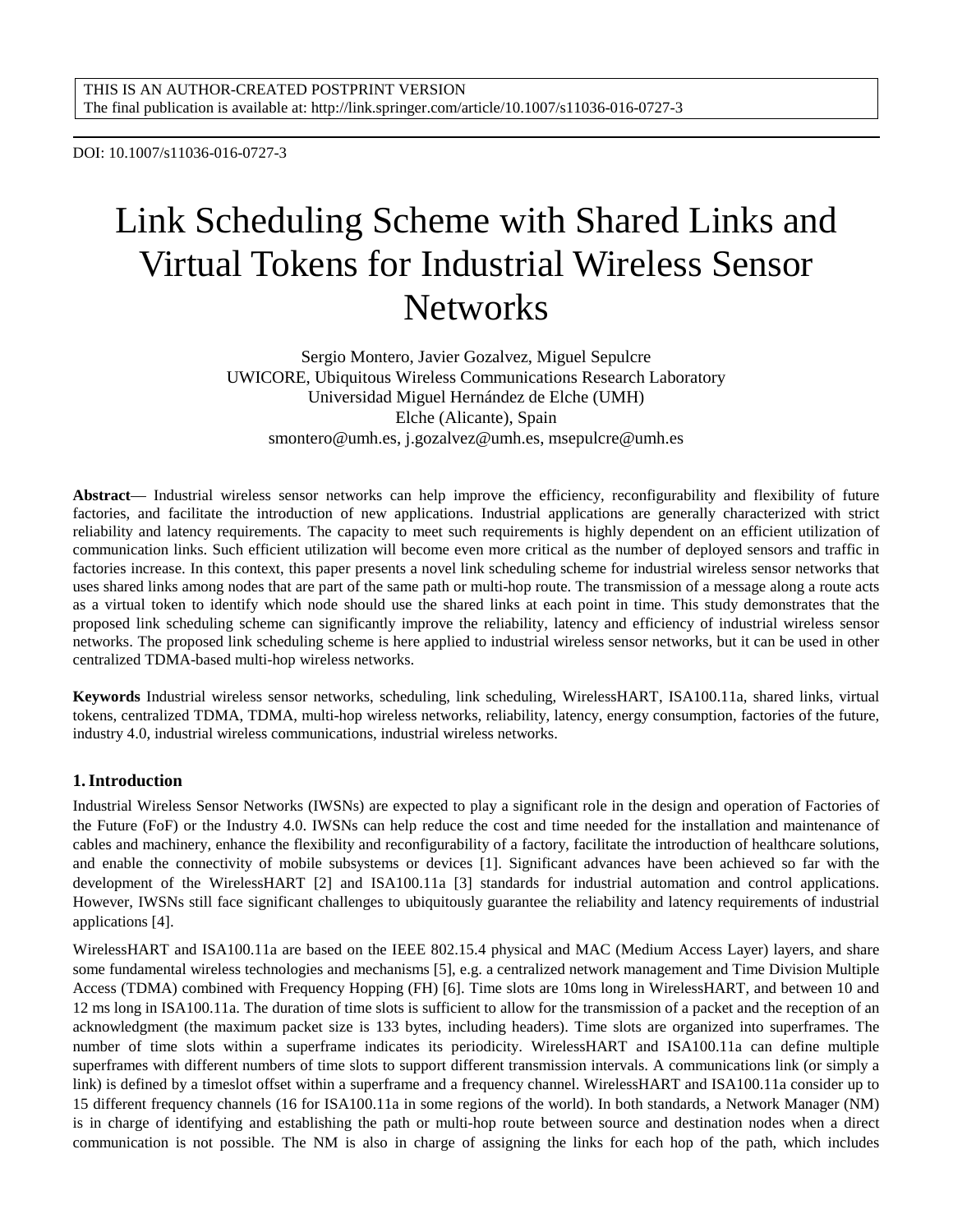determining which nodes in each path should be assigned additional links to handle potential retransmissions. The NM has to assign the links ensuring that two nodes will not transmit simultaneously on the same link (i.e. on the same time slot and frequency channel). The scheduling scheme is hence critical to ensure the reliable and low latency delivery of messages in IWSNs.

The link scheduling process is particularly critical and challenging in industrial environments as many sensors periodically generate traffic with strict reliability and latency requirements. It is important noting that the WirelessHART and ISA100.11a standards do not specify any link scheduling scheme, but define instead a number of requirements that must be fulfilled [\[2\].](#page-16-1) One of such requirements for WirelessHART is that the scheduling scheme must assign at least three links per hop for attempting to transmit each message before its given transmission deadline. The first two attempts (i.e., the original transmission and one retransmission) utilize the same main path or route between the source and destination nodes. The third transmission attempt should be done over an alternative path. When scheduling links for a path, early hops should be scheduled first. The WirelessHART standard also specifies that no device can be scheduled to be in reception mode in two different channels during one time slot. Standards such as WirelessHART and ISA100.11a assign each node a fixed number of links per hop to transmit a message. The utilization of these links depends on the link quality conditions and on the number of retransmissions needed per transmitted message. A fixed assignment of links per hop might not be able to ensure high reliability levels if some hops experience particularly bad link quality conditions. It can also result in unnecessarily high latency and in an inefficient utilization of the links under good radio link quality conditions.

In this context, this paper proposes a novel link scheduling scheme that efficiently assigns and utilizes links in multi-hop IWSN communications. The proposed scheme is based on the concepts of shared links and virtual tokens. The proposed scheme uses shared links among nodes that are part of the same path or multi-hop route. The transmission of a message in the path acts as a virtual token to identify which node is allowed to transmit at each point in time in the shared links. This approach allows for a flexible assignment and use of the links, and therefore a better capacity to combat transmission errors and reduce latency. The conducted study demonstrates that the proposed scheme can improve the reliability and latency performance compared to existing link scheduling schemes for IWSNs. In addition, the proposed scheme makes a more efficient use of resources (links and energy). The proposed link scheduling scheme is here applied to IWSN, but it is important emphasizing that it can be used in other centralized TDMA-based multi-hop wireless networks.

The rest of the paper is organized as follows. Section [2](#page-1-0) reviews the state of the art on scheduling in IWSNs. Section [3](#page-2-0) describes the proposed link scheduling scheme, and Section [4](#page-4-0) describes the metrics utilized to evaluate its performance. Section [5](#page-4-0) presents analytical performance models for the different link scheduling schemes. In particular, it presents analytical expressions of the reliability and latency performance. Section [6](#page-6-0) presents the results obtained with the proposed scheme, and compares its performance with different existing link scheduling schemes. The main contributions and conclusions of this study are summarized in Section [7.](#page-15-0)

# <span id="page-1-0"></span>**2. State of The Art**

Centralized and decentralized scheduling schemes have been proposed in the literature for multi-hop Wireless Sensor Networks (WSNs) [\[7\]\[8\].](#page-16-6) Decentralized schemes rely on nodes with certain intelligence and partial knowledge of their neighborhood and network status. Such knowledge is utilized for distributed decision making processes. Decentralized schemes can in principle better react to changes in the network operation and dynamics [\[9\].](#page-16-7) Many decentralized proposals have been designed to minimize the average time needed to transmit a message between source and destination. For example, the scheme presented in [\[10\]](#page-16-8) exploits information obtained by nodes from their local neighborhood to assign links without any transmission collisions. A different approach is followed by the decentralized scheme presented in [\[11\]](#page-16-9) where the destination node is responsible for assigning links based on the characteristics of the traffic generated by the source node. The decentralized schemes generally offer more flexibility and capacity to adapt to network conditions than their centralized counterparts. However, centralized schemes are more suitable for IWSNs that have strict reliability and latency requirements [\[4\]](#page-16-3) and utilize a centralized architecture and network managemen[t \[12\].](#page-16-10)

In centralized schemes, all scheduling decisions are taken by a central node (e.g. the Network Manager in WirelessHART), and the remaining nodes are only responsible for the radio transmission and reception of messages, and some limited data processing functions. It is important to remember that standards such as WirelessHART do not include or define any scheduling scheme, but define instead a number of requirements that must be fulfilled. Different centralized scheduling schemes have been reported in the literature. For example, the study in [\[13\]](#page-16-11) proposes a graph route-based link scheduling scheme to handle transmission errors using retransmissions and route diversity. A graph is a collection of paths among network nodes. The graph identifies more than one route between any pair of source and destination nodes. A different approach is reported in [\[14\]](#page-16-12) for the case in which it is necessary to assign links for the transmission of messages between a set of source and destination nodes (not a single pair). The scheduling schemes proposed in [\[14\]](#page-16-12) seek ensuring that all transmission deadlines are met while avoiding conflicts between the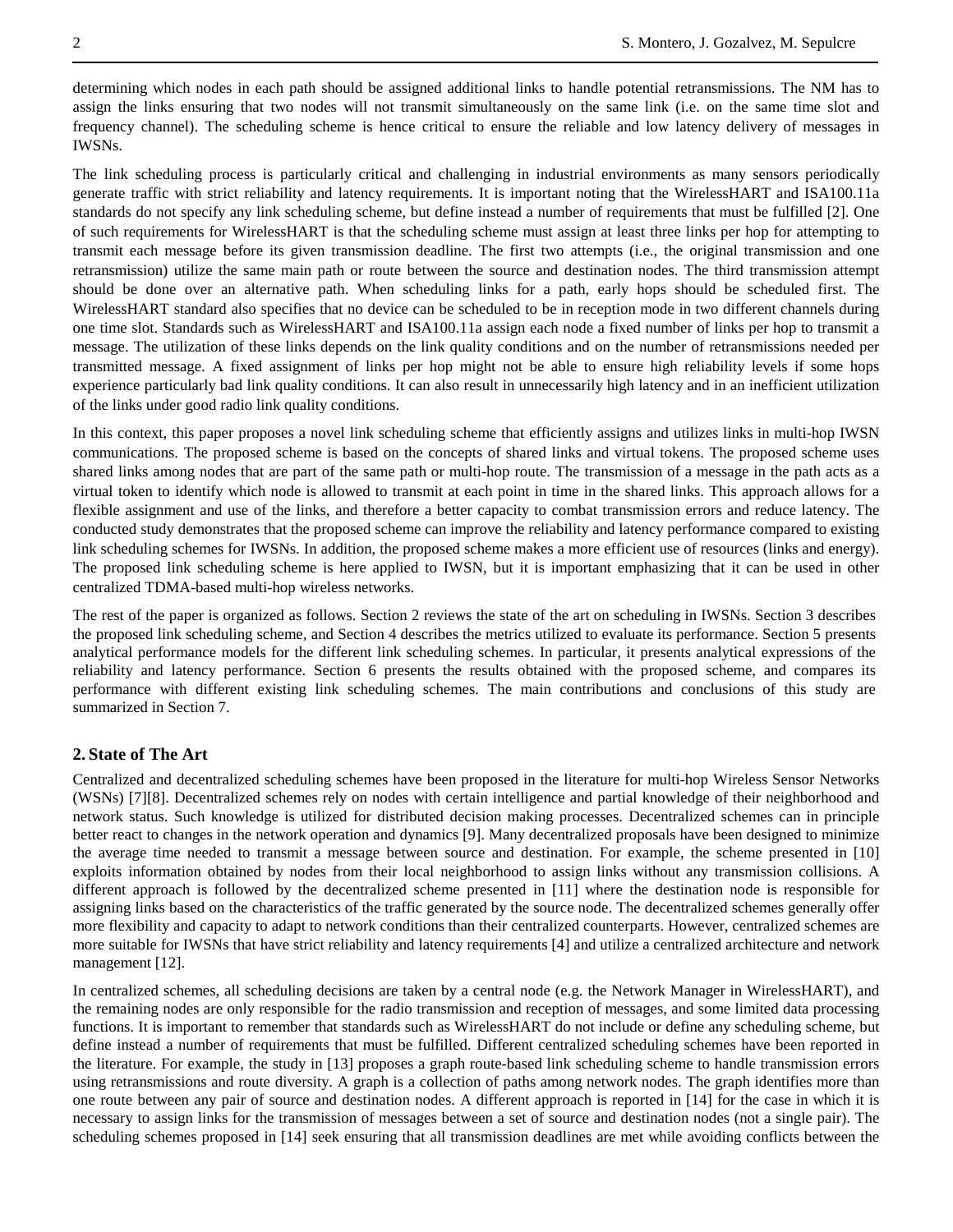concurrent transmissions. Most of the proposed centralized scheduling schemes address the link scheduling problem considering multiple possible paths between source and destination. When focusing on a single path, most of these schemes follow the concepts defined by the link scheduling schemes reported in [\[15\]](#page-16-13) or [\[16\];](#page-16-14) these two schemes will hence be considered as reference schemes in this study.

The centralized link scheduling scheme presented in [\[15\]](#page-16-13) assigns consecutively all the links to be utilized at each hop of a path. This includes the initial link to transmit the message from one node to the next one in the path, and the additional link for a potential retransmission of the message should the first transmission fail. This scheme is hence referred to as HbH (Hop by Hop). To illustrate its operation, we consider the example depicted in [Fig. 1a](#page-2-1). The example represents a main path of three hops between the source and destination nodes (the number of hops is represented by the variable *H*). WirelessHART indicates that two links should be assigned to each hop in the main path between source and destination. Following this requirement, [Fig. 1b](#page-2-1) represents the scheduling of links resulting from the application of HbH. The first link is assigned for the initial transmission of the message, and the second one for its potential retransmission should the initial transmission fail. In this case, the transmission of a message from node A to node B will utilize the first link  $l_1$ . The following link  $l_2$  is reserved for the possible retransmission of the same message from node A to node B in case the initial transmission was not successfully received at node B. Following the same principle, the following two links are reserved for the hop between node B and node C and so on. The scheme presented in [\[15\]](#page-16-13) successfully delivers the message to the destination node as long as the number of transmission errors per hop is smaller than the number of links reserved to each hop. However, the sequential programming of all the links assigned to each hop increases the latency even in the absence of transmission errors.

An alternative scheme is presented in [\[16\];](#page-16-14) the scheme is here referred to as RTE. The scheme first assigns the links for the initial transmission of a message at each hop, and then the links for the possible retransmissions. Considering the example depicted in [Fig. 1a](#page-2-1), RTE assigns the first link  $l_1$  to the transmission of a message from node A to node B [\(Fig. 1c](#page-2-1)). Link  $l_2$  is assigned for the transmission of the same message from node B to node C and so on. Links  $l_4$ ,  $l_5$  and  $l_6$  are then reserved for possible retransmissions of the message from node A to node B, from node B to node C, and from node C to node D respectively. This scheme reduces the time to deliver a message in the absence of transmission errors, but also the reliability in the delivery of the message to the destination node. For example, if the transmission of the message from node A to node B using  $l_1$  fails, links  $l_2$  and link  $l_3$  cannot be utilized since the retransmission of the message from node A to node B (link  $l_4$ ) is programmed after  $l_2$  and  $l_3$ . If the retransmission using  $l_4$  is successful, nodes B and C will only have one attempt each (using links  $l_5$  and  $l_6$ ) to successfully transmit the message to node D.

The schemes reported in [\[15\]](#page-16-13) and [\[16\]](#page-16-14) offer advantages in terms of reliability or latency. However, as pointed out in [\[6\],](#page-16-5) the capacity to jointly guarantee end-to-end reliability and latency for critical industrial applications is still an open research problem. This paper progresses in this direction with the proposal of a novel link scheduling scheme that exploits the advantages of the schemes reported in [\[15\]](#page-16-13) and [\[16\]](#page-16-14) while avoiding their drawbacks. The proposed scheme is based on a centralized network management, and is hence particularly suited for industrial wireless sensor networks such as WirelessHART. The proposed scheme centrally assigns shared links to nodes that are part of the same path. However, the decision on which nodes should use a shared link at each point in time is distributed. In particular, the scheme proposes that transmitted messages act as virtual tokens to identify which node should utilize each shared link at each point in time based on the quality of previous transmissions. This hybrid (centralized and decentralized) approach provides the capacity to adapt the scheduling and utilization of links to the actual link quality conditions. This allows reducing the latency while maintaining the high reliability levels required by industrial applications. As it will be later shown, it also results in a more efficient use of resources (links and energy).



#### <span id="page-2-1"></span><span id="page-2-0"></span>**3. Proposed Link Scheduling Scheme**

The proposed link scheduling scheme assigns links with certain flexibility in order to reduce the latency and increase the reliability in a path or multi-hop route. To this aim, the scheme proposes the use of shared links and the use of messages as virtual tokens. The scheme is referred to as LIKUID (LInK schedUlIng scheme with shareD links and virtual tokens). To explain its operation, let's consider the scenario illustrated in Fig. 1a. and define *R* as the total number of message retransmissions allowed for the complete path by the proposed scheme. At the start of a transmission, all nodes in a path are in reception mode except for the source node<sup>[1](#page-2-2)</sup>. The nodes should remain in reception mode for the following  $R$  links until they correctly receive the

<span id="page-2-2"></span><sup>1</sup> Each node gets into reception mode in a different link. For example, node B gets into reception mode in  $l_1$ , while C and D do it in  $l_2$  and  $l_3$  respectively.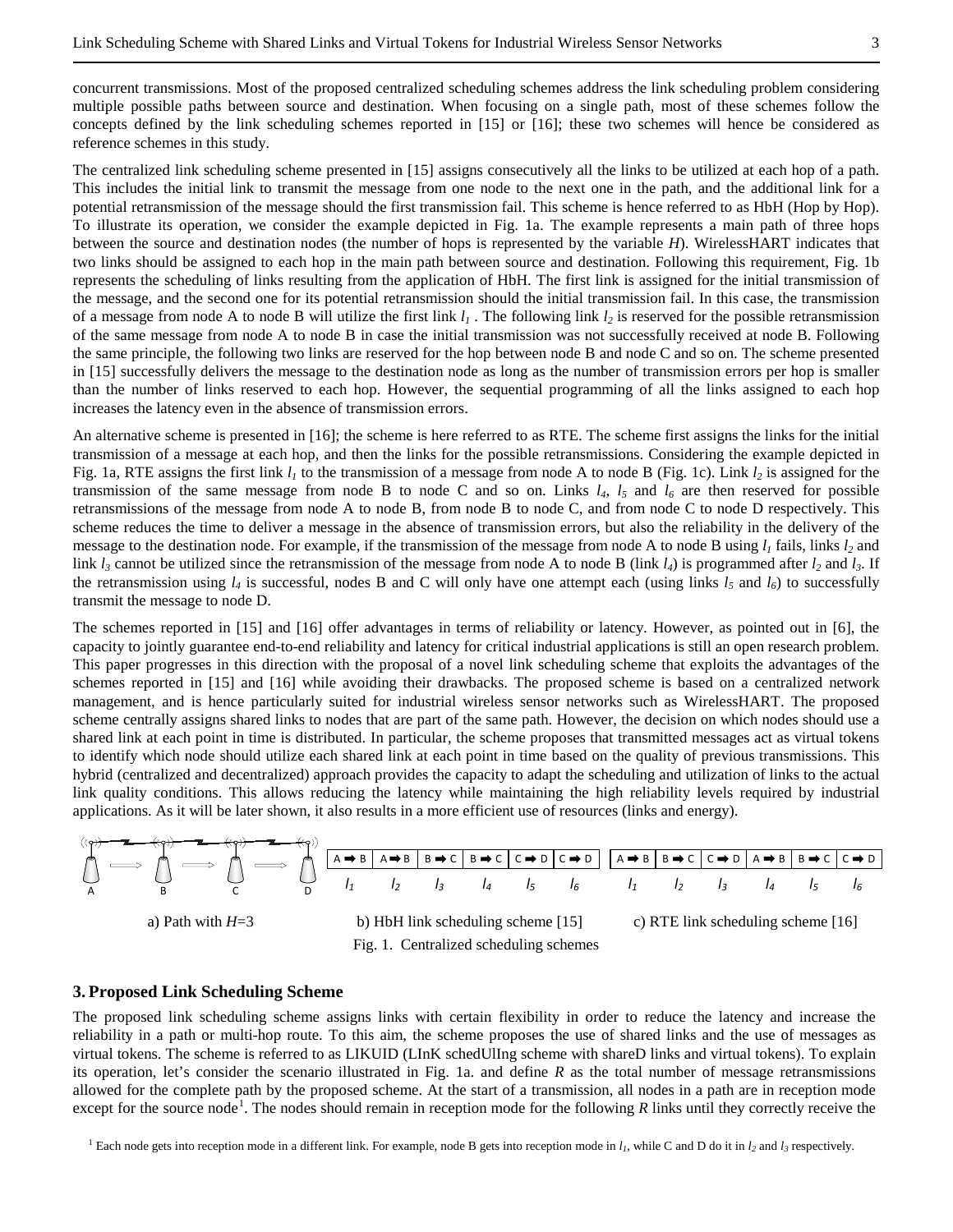message that needs to be routed to the destination node. When a node correctly receives the message, it transmits it to the next node in the multi-hop route. The source node is assigned *R+1* links to transmit the message, and the destination node *R*+1 links to receive the message. All relay nodes in a path (i.e. nodes B and C in [Fig. 1a](#page-2-1)) are assigned *R*+2 links to receive and transmit the message as illustrated in [Fig. 2.](#page-3-0) A relay node cannot utilize any of the assigned links for transmission until it has correctly received the message from the predecessor node. Each hop in the path shares *R* links with its predecessor hop[. Fig.](#page-3-0) 2 shows how LIKUID assigns the different links for the scenario of [Fig. 1a](#page-2-1) with  $H=3$  hops in the path and a total number of message retransmissions allowed for the complete path (*R*) equal to 1, 2 and 3. The figure shows that LIKUID assigns for the complete path 4, 5 or 6 links in total when *R* is equal to 1, 2 and 3 respectively. If *R=H*, LIKUID utilizes the same number of links than HbH and RTE. However, if  $R \leq H$ , LIKUID assigns and utilizes in total less links than HbH and RTE. LIKUID differs from these two schemes in that all links (except the first and the last ones) are shared by various nodes; e.g.  $l_3$  is shared for the potential transmission of the message by nodes A, B or C when *R*>1. However, a single node will be able to transmit at a given point in time the message over a shared link, and the message acts as a virtual token to identify which node can transmit over the shared link. To illustrate this concept, let's consider an example when *R* is equal to 3. Let's suppose that the first transmission of the message from node A to node B using  $l_1$  is erroneous. In this case,  $l_2$  is also utilized for the transmission of the message from node A to node B (i.e. node B remains in reception mode and does not utilize the link for the transmission to node C). If the second transmission is correct, node B uses  $l_3$  to transmit the message to node C while nodes C and D are in reception mode<sup>[2](#page-3-1)</sup>. The process continues until the message is received by the destination node or the total number of message retransmissions allowed for the complete path (*R*) is reached.



Fig. 2. LIKUID's link scheduling for a path with 3 hops when *R* is equal to 1, 2 and 3.

<span id="page-3-0"></span>LIKUID can ensure the reliable delivery of a message to a destination node as long as the sum of transmission errors in all hops of the path is equal or smaller than the total number of message retransmissions allowed for the complete path (*R*). This property is independent of the specific hops in which the transmission errors take place. LIKUID provides each node with up to  $R+1$  links to guarantee the reliable delivery of a message and ensures the absence of packet collisions. In addition, LIKUID can deliver a message to the destination node in the time equivalent to *H* links if no transmission errors occur (*H* is the number of hops in the path). The same latency is ensured in an error-free environment by RTE. However, this scheme can only ensure the correct delivery of the message to the destination node if the total number of transmission errors is smaller than the number of links assigned for transmission to each node. HbH requires more time to deliver a message to the destination in the absence of transmission errors than LIKUID and RTE. In addition, HbH can only ensure the correct delivery of a message to the destination node if the number of transmission errors per hop is smaller than the total number of links (including retransmissions) assigned to each hop for the transmission of a message. LIKUID can also minimize the time to deliver a message to the destination node under the presence of transmission errors. This is the case because it does not delay retransmissions, and these can take place (using the message as virtual token) as soon as the transmission error is detected. RTE cannot minimize the time to deliver a message since retransmissions need to wait for a total of *H* links. LIKUID also maximizes the reliability for a given number of links (*H+R*) assigned to a path or multi-hop route. This is the case because LIKUID can deliver the message to the destination node as long as the number of transmission errors is equal or smaller than *R* (*R* is equal for LIKUID to the total number of retransmissions allowed for the complete path). If there are  $R+1$  errors or more, no scheme with  $H+R$  links could deliver the message to the destination since it will need  $H+R+1$  transmissions.

The proposed scheme can be used in existing wireless industrial standards, in particular in WirelessHART and ISA100.11a. The scheme satisfies the WirelessHART requirements and should be utilized for the main path between source and destination nodes. This is the case because the WirelessHART standard only requires assigning links for possible retransmissions to the main path (such assignment is not mandatory for alternative paths). In this context, this study focuses on such main path and does not consider alternative paths. Such alternative paths would operate identically for all the schemes under study, and therefore the consideration or not of alternative paths does not affect the outcome of the present comparison study.

<span id="page-3-1"></span> $2$  If the second transmission would have been erroneous, node A will have tried for the third time the transmission of the message to node B using  $l_3$ . If this transmission would have been correct, then node B would have transmitted the message to node C using *l4.*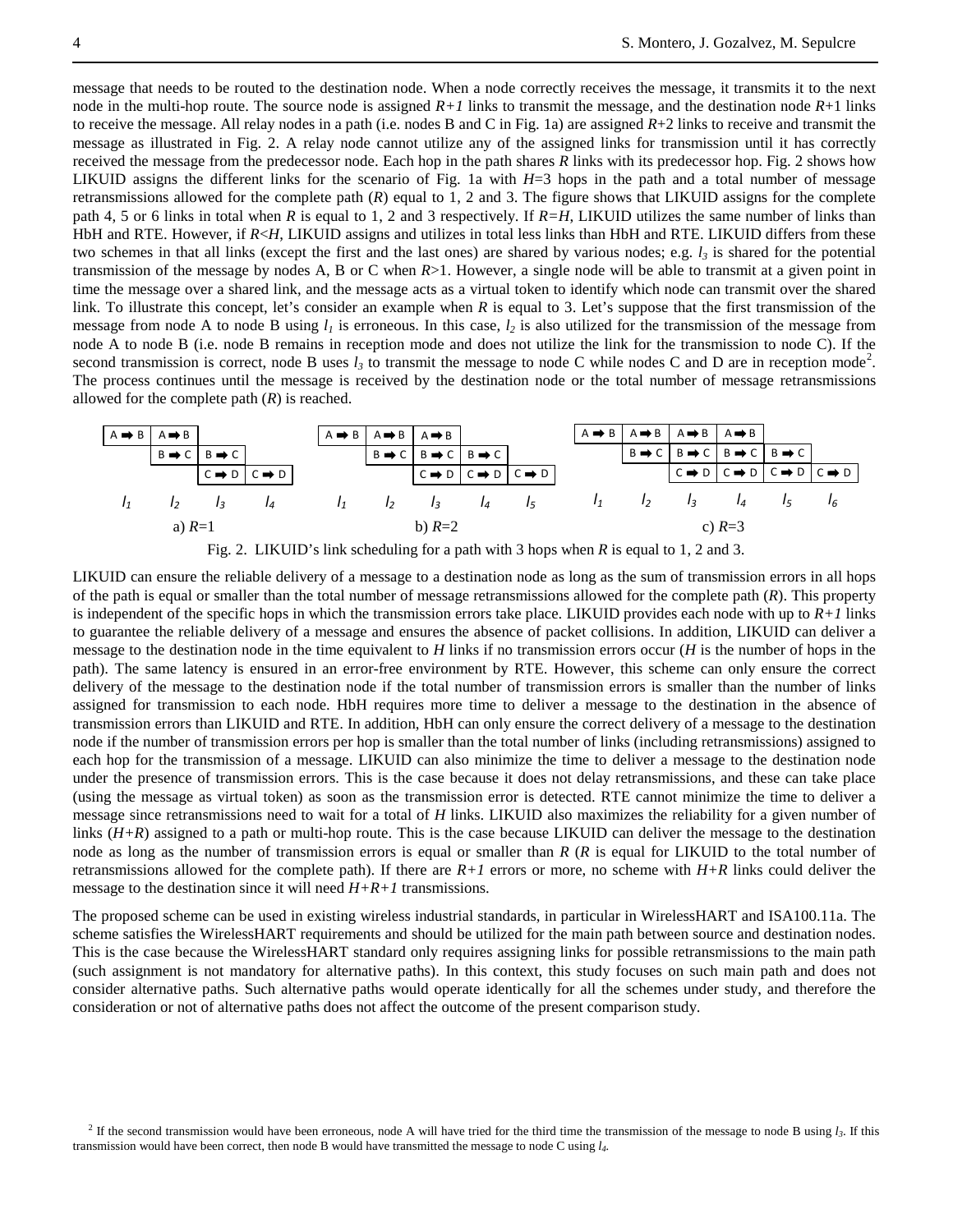#### **4. Metrics**

The performance and efficiency of the different link scheduling schemes is evaluated using different metrics. Their reliability is measured using the end-to-end Packet Delivery Ratio (*PDRE2E*). This metric is computed as the ratio between the messages correctly received at the destination node and the total number of messages transmitted by the source node.

The end-to-end delivery delay is another critical performance metric in industrial wireless sensor networks. This metric  $(D_{E2E})$  is here estimated as the average number of links elapsed between the transmission of a message by the source node and its reception at the destination node. Without loss of generality, this study considers that all links utilized for the transmission of a message are allocated consecutively in a data superframe following the scheduling process defined by each scheme. The  $D_{E2E}$ metric is computed considering only the messages that are correctly received at the destination node.

This study defines several metrics to analyze how efficiently each scheduling scheme utilizes the available links. The first one is the number of total links that are assigned by each scheme for the complete path or multi-hop route. The more efficient schemes will be those that achieve a given reliability level assigning a smaller total number of links for the complete path. The second efficiency metric is the average percentage of links that have been utilized. This metric is estimated as the ratio between the number of links utilized for the transmission of a message in a multi-hop route and the total number of links assigned for such route. It is important noting that certain scheduling schemes can result in that many links are actually not utilized even when the message cannot reach the destination node. This depends on how links have been assigned and on the distribution of transmission errors in the route. The third efficiency metric is the number of blocked links defined as the number of links during which a node has to be in transmission or reception mode for each message that is transmitted from source to destination. It is important noting that a node can only simultaneously utilize (either for transmission or reception) a single link. As a result, when a link is assigned to a given node, the node cannot utilize other links for other functions (e.g. transmitting a message to a different node). The fourth metric is the number of Unnecessary Reception Attempts (URA). This metric computes the number of times that a node was unnecessarily in reception mode for each message successfully delivered to the destination node. This can occur for example if a message that is being transmitted is not addressed to the node that is in reception mode, or simply because no message is being transmitted in the link during which the node is in reception mode. These circumstances clearly represent inefficiencies as the node could have been in sleep mode or undertaking other more productive tasks.

Finally, this study also evaluates the energy consumption of the different link scheduling schemes. The energy consumption is here estimated as the average energy consumed per message correctly received at the destination node  $(E_{PMD})$ . This metric has been selected instead of the total energy consumption in order to reduce the influence of the *PDR<sub>E2E</sub>* on the analysis of the energy efficiency<sup>[3](#page-4-2)</sup>.

# <span id="page-4-0"></span>**5. Analytical Performance Modeling**

This section presents analytical performance models for the different link scheduling schemes. In particular, it presents analytical expressions of the reliability and latency performance. These expressions have been obtained for a path or multi-hop route with *H* hops between the source and destination nodes. The expressions have been derived for HbH and RTE considering that two links are assigned per hop. The expressions for LIKUID have been derived when *R* is set equal to 1, 2 and 3.

## **5.1. Reliability**

Let's denote  $PDR_i$  as the PDR estimated for hop *i*. If we consider a stationary PDR at each hop,  $PDR_{E2E}$  can be estimated analytically.

HbH assigns all the links to a given hop (including links for retransmissions) before the links for the following hop. The probability  $P_i$  to correctly transmit a message in hop  $i$  (whether using the first assigned link to this hop or the link assigned for retransmissions) can be expressed as:

<span id="page-4-1"></span>
$$
P_i = 1 - (1 - PDR_i)^{L_i}
$$
 (1)

where  $L_i$  represents the number of links assigned to hop *i* (two links per hop are considered in this study). Let's consider that the *PDR<sub>i</sub>* experienced at each hop of the path is independent of each other. In this case, it is possible to estimate *PDR<sub>E2E</sub>* for HbH using  $(1)$ :

$$
PDR_{E2E}|_{HbH} = \prod_{i=1}^{H} P_i = \prod_{i=1}^{H} \left( 1 - (1 - PDR_i)^2 \right)
$$
 (2)

<span id="page-4-2"></span><sup>&</sup>lt;sup>3</sup> For example, if a scheme delivers very few messages to the destination node, it will consume less energy than a scheme that delivers most of the messages to the destination since fewer transmissions will take place.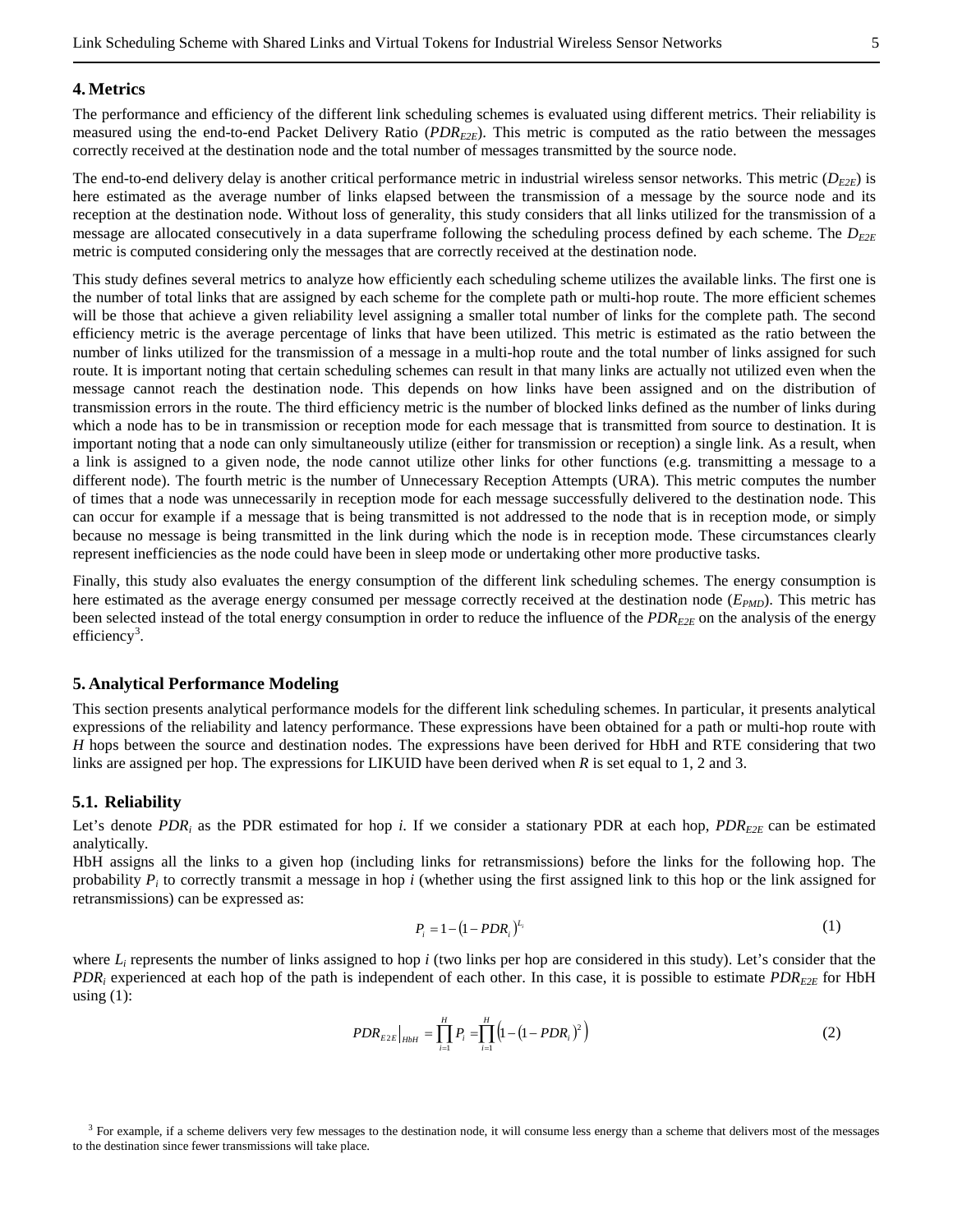RTE assigns first the links for the initial transmission of a message at each hop, and then the links for the potential retransmissions. Let's define  $P_{0-rx}$  as the probability that the message reaches the destination node without requiring any retransmissions in the path from source to destination.  $P_{0-rtx}$  can be expressed as:

<span id="page-5-0"></span>
$$
P_{0-rtx} = \prod_{i=1}^{H} PDR_i \tag{3}
$$

Let's define  $P_{rtx-h}$  as the probability that the message reaches the destination node following a retransmission of the message in hop *h*. *Prtx-h* can be expressed as:

<span id="page-5-2"></span><span id="page-5-1"></span>
$$
P_{rtx-h} = (1 - PDR_h) \cdot \prod_{i=1}^{H} PDR_i
$$
\n
$$
(4)
$$

where  $(1-PDR<sub>h</sub>)$  represents the probability that the message is first not correctly transmitted in hop *h* and a retransmission is necessary. We can compute the probability  $P_{1-rtx}$  that the message is correctly received at the destination node after a single retransmission at any of the *H* hops of the path. This probability is equal to the sum of the  $P_{rx+h}$  probabilities for all the *H* hops in the path:

$$
P_{1-rx} = \sum_{h=1}^{H} P_{rx-h} = \left(\prod_{i=1}^{H} PDR_i\right) \cdot \left(\sum_{i=1}^{H} (1 - PDR_i)\right)
$$
(5)

 $PDR_{E2E}$  can then be estimated for RTE as<sup>[4](#page-5-4)</sup>:

$$
PDR_{E2E}|_{RTE} = P_{0-\text{rx}} + P_{1-\text{rx}} = \left(\prod_{i=1}^{H} PDR_i\right) + \left(\prod_{i=1}^{H} PDR_i\right) \cdot \left(\sum_{i=1}^{H} (1 - PDR_i)\right) = \left(\prod_{i=1}^{H} PDR_i\right) \cdot \left(1 + \sum_{i=1}^{H} (1 - PDR_i)\right) \tag{6}
$$

It is possible to obtain for LIKUID an analytical expression of  $PDR_{E2E}$  that is a function of *R* (total number of message retransmissions allowed for the complete path). When *R* is set equal to one (i.e. only one retransmission is allowed), the message is delivered to the destination node if there are no transmission errors ( $P_{0-rx}$  in eq. [\(3\)](#page-5-0)) or there is only one transmission error ( $P_L$  $r_{tx}$  in eq. [\(5\)](#page-5-1)). The *PDR<sub>E2E</sub>* of LIKUID when *R* is equal to one is then the sum of  $P_{0-rtx}$  and  $P_{1-rtx}$ , and its value is represented by eq. [\(6\)](#page-5-2). When *R* is set equal to 2, the message can also be delivered to the destination node if there are two retransmissions in total (independently of the hop in which they take place). Following the same process used to define  $P_{1-rtx}$ , we can compute the probability  $P_{2-rx}$  that the message is correctly received at the destination node after two retransmissions:

<span id="page-5-5"></span><span id="page-5-3"></span>
$$
P_{2-rx} = \left(\prod_{i=1}^{H} PDR_i\right) \cdot \left(\sum_{i=1}^{H} \sum_{j=i}^{H} (1 - PDR_i) \cdot (1 - PDR_j)\right) \tag{7}
$$

Following the same process, we can also estimate  $P_{3-rtx}$ :

 $\int$ 

$$
P_{3-rtx} = \left(\prod_{i=1}^{H} PDR_i\right) \cdot \left(\sum_{i=1}^{H} \sum_{j=i}^{H} \sum_{k=j}^{H} (1 - PDR_i) \cdot (1 - PDR_j) \cdot (1 - PDR_k)\right)
$$
(8)

Finally, the *PDR<sub>E2E</sub>* for LIKUID can then be expressed as function of *R* following eq. [\(9\):](#page-5-3)

$$
PDR_{E2E}\Big|_{LIKUID} = \begin{cases} P_{0-rx} + P_{1-rx} = \left(\prod_{i=1}^{H} PDR_i\right) \cdot \left(1 + \sum_{i=1}^{H} (1 - PDR_i)\right) & \text{if } R = 1 \\ P_{0-rx} + P_{1-rx} + P_{2-rx} = \left(\prod_{i=1}^{H} PDR_i\right) \cdot \left(1 + \left(\sum_{i=1}^{H} (1 - PDR_i)\right) + \left(\sum_{i=1}^{H} \sum_{j=i}^{H} (1 - PDR_i)\cdot (1 - PDR_j)\right)\right) & \text{if } R = 2 \\ P_{0-rx} + P_{1-rx} + P_{2-rx} + P_{3-rx} = \left(\prod_{i=1}^{H} PDR_i\right) \cdot \left(1 + \left(\sum_{i=1}^{H} (1 - PDR_i)\right) + \left(\sum_{i=1}^{H} \sum_{j=i}^{H} (1 - PDR_j)\cdot (1 - PDR_j)\right)\right) & \text{if } R = 3 \end{cases} (9)
$$

<span id="page-5-4"></span> $4$  It is important to remember that when RTE is configured with two links per hop, it will not be able to deliver the message to the destination node if there are more than two transmission errors.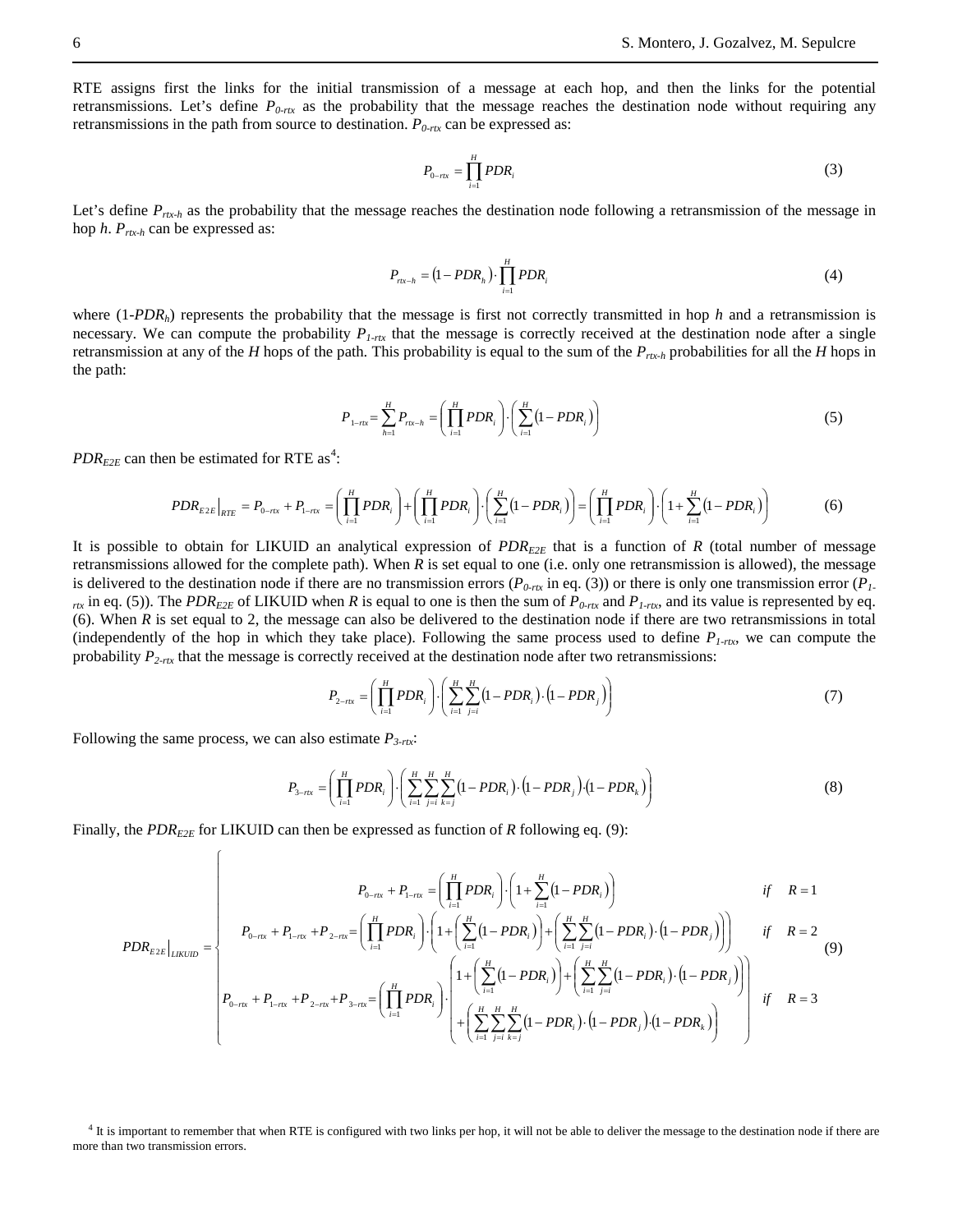#### **5.2. Latency**

If we consider again that the PDR experienced at each hop *i* (*PDR<sub>i</sub>*) is stationary, it is possible to derive  $D_{E2E}$  analytically as a function of the number *H* of hops between the source and destination nodes.

HbH assigns consecutively all the links to be utilized at each hop of a path. The links assigned to the final hop are then placed at the end. The  $D_{E2E}$  metric can be computed for HbH as the sum of two delay components  $D_0$  and  $D_1$ .  $D_0$  is the end-to-end delay experienced when the message reaches the destination node without needing a retransmission at the last hop.  $D<sub>l</sub>$  is the end-to-end delay experienced when the message reaches the destination node after a retransmission at the last hop.  $D_0$  is obtained by multiplying the probability that the message reaches the last relay node by the probability that the message correctly reaches the destination node without needing a retransmission at the last hop  $(PDR<sub>H</sub>)$  and by the corresponding delay  $(2(H-1)+1)$ . The result of this multiplication is then divided by  $PDR_{E2E}$  to obtain  $D_0$ .  $D_1$  is obtained multiplying the probability that the message reaches the last relay node by the probability that the message correctly reaches the destination node after a retransmission at the last hop  $(PDR<sub>H</sub>)$  and by the corresponding delay 2H. The result of this multiplication is then divided by  $PDR<sub>E2E</sub>$  to obtain *D1*. The  $D<sub>E2E</sub>$ metric can then be expressed as:

$$
D_{E2E}|_{HbH} = D_0 + D_1 = \frac{\left(\prod_{i=1}^{H-1} \left(1 - (1 - PDR_i)^2\right)\right) \cdot PDR_{H} \cdot (2 \cdot (H-1) + 1)}{\prod_{i=1}^{H} \left(1 - (1 - PDR_i)^2\right)} + \frac{\left(\prod_{i=1}^{H-1} \left(1 - (1 - PDR_i)^2\right)\right) \cdot (1 - PDR_{H}) \cdot PDR_{H} \cdot (2 \cdot H)}{\prod_{i=1}^{H} \left(1 - (1 - PDR_i)^2\right)}
$$
(10)

It is possible to simplify eq[.\(10\)](#page-6-1) and obtain a  $D_{E2E}$  metric for HbH that only depends on  $PDR<sub>H</sub>$  and *H*:

<span id="page-6-3"></span><span id="page-6-2"></span><span id="page-6-1"></span>
$$
D_{E2E}|_{HbH} = \frac{PDR_{H} \cdot (2 \cdot (H-1) + 1)}{(1 - (1 - PDR_{H})^{2})} + \frac{(1 - PDR_{H}) \cdot PDR_{H} \cdot (2 \cdot H)}{(1 - (1 - PDR_{H})^{2})} = \frac{PDR_{H} \cdot ((2 \cdot (H-1) + 1) + (1 - PDR_{H}) \cdot (2 \cdot H))}{(1 - (1 - PDR_{H})^{2})}
$$
(11)

The  $D_{E2E}$  metric for RTE can be expressed as follows:

$$
D_{E2E}|_{RTE} = \frac{P_{0-nx} \cdot H}{PDR_{E2E}|_{RTE}} + \frac{P_{1-nx} \cdot 2 \cdot H}{PDR_{E2E}|_{RTE}} = \frac{\left(\prod_{i=1}^{H} PDR_i\right) \cdot H + \left(\prod_{i=1}^{H} PDR_i\right) \cdot \left(\sum_{i=1}^{H} (1 - PDR_i)\right) \cdot (2 \cdot H)}{\left(\prod_{i=1}^{H} PDR_i\right) \cdot \left(1 + \left(\sum_{i=1}^{H} (1 - PDR_i)\right)\right)} = \frac{\left(H + (2 \cdot H) \cdot \left(\sum_{i=1}^{H} (1 - PDR_i)\right)\right)}{\left(1 + \left(\sum_{i=1}^{H} (1 - PDR_i)\right)\right)} \tag{12}
$$

The first term in eq. [\(12\)](#page-6-2) is equal to the probability  $P_{0-rtx}$  (eq. [\(3\)](#page-5-0)) multiplied by the related delay (*H*) and divided by *PDR<sub>E2E</sub>*. The second term is equal to the probability *P<sub>1-rtx</sub>* (eq. [\(5](#page-5-1))) multiplied by the corresponding delay (2∙*H*) and divided by *PDR<sub>E2E</sub>*.

The  $D_{E2E}$  metric for LIKUID can be obtained as the sum of  $R+1$  terms:

$$
D_{E2E}|_{LIKUID} = \n\begin{cases}\n\frac{H \cdot P_{0\to rx} + (H+1) \cdot P_{1\to rx}}{PDR_{E2E}|_{LIKUID(R=1)}} = \n\frac{\left(\prod_{i=1}^{H} PDR_i\right) \cdot H + \left(\prod_{i=1}^{H} PDR_i\right) \cdot \left(\sum_{i=1}^{H} (1 - PDR_i)\right) \cdot (H+1)}{\left(\prod_{i=1}^{H} PDR_i\right) \cdot \left(1 + \sum_{i=1}^{H} (1 - PDR_i)\right)} = \n\frac{\left(H + (H+1) \cdot \left(\sum_{i=1}^{H} (1 - PDR_i)\right)\right)}{\left(1 + \sum_{i=1}^{H} (1 - PDR_i)\right)} \quad \text{if} \quad R = 1 \\
\frac{H \cdot P_{0\to rx} + (H+1) \cdot P_{1\to rx} + (H+2) \cdot P_{2\to rx}}{PDR_{E2E}|_{LIKUID(R=2)}} = \n\frac{\left(H + (H+1) \cdot \left(\sum_{i=1}^{H} (1 - PDR_i)\right) + \left((H+2) \cdot \sum_{i=1}^{H} \sum_{j=i}^{H} (1 - PDR_j) \cdot (1 - PDR_j)\right)\right)}{\left(1 + \left(\sum_{i=1}^{H} (1 - PDR_i)\right) + \left(\sum_{i=1}^{H} \sum_{j=i}^{H} (1 - PDR_j) \cdot (1 - PDR_j)\right)\right)} \quad \text{if} \quad R = 2\n\end{cases}
$$
\n(13)

When *R* is equal to 1, the first term in eq. [\(13\)](#page-6-3) results from the multiplication of the probability  $P_{0-rtx}$  (eq. [\(3\)](#page-5-0)) by the corresponding delay (*H*) divided by *PDR<sub>E2E</sub>*. The second term in eq. [\(13\)](#page-6-3) results from the multiplication of the probability  $P_{1-rtx}$ (eq. [\(5\)](#page-5-1)) by the corresponding delay  $(H+1)$  divided by  $PDR_{E2E}$ . When *R* is equal to 2,  $D_{E2E}$  is obtained summing a third term that is the result of multiplying the probability  $P_{2-rtx}$  by its corresponding delay  $(H+2)$  divided by  $PDR_{E2E}$ . The same process is followed to obtain  $D_{E2E}$  for higher values of  $R^5$  $R^5$ .

#### <span id="page-6-0"></span>**6. Performance evaluation**

The performance of the proposed link scheduling scheme is compared against that obtained with HbH and RTE. We also consider a fourth simple scheduling scheme that does not consider retransmissions. This scheme, referred to as NoRtx, only needs to assign one link to each hop in a path. Its evaluation is here included to highlight the impact of retransmissions.

<span id="page-6-4"></span><sup>&</sup>lt;sup>5</sup> When *R* is equal to 3, we will need to add an additional term that results from the multiplication of  $P_{3-rtr}$  (eq[. \(8\)](#page-5-5)) by its corresponding delay (*H+3*) divided by *PDRE2E*. The *DE2E* expression is not shown here due to its complexity.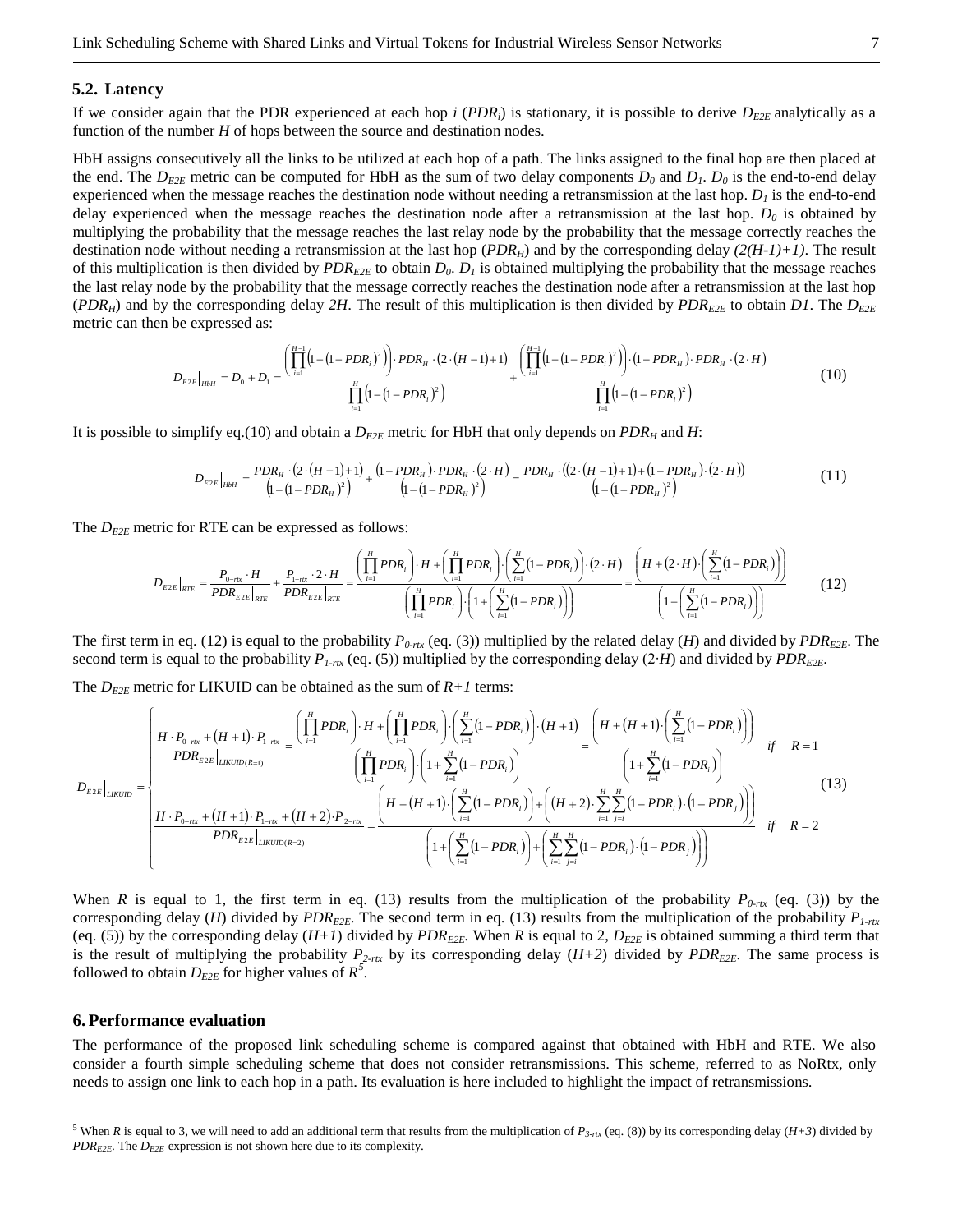All schemes are analyzed under the four multi-hop scenarios depicted in [Fig. 3.](#page-7-0) The four scenarios represent the deployment of nodes along a typical corridor that is characteristic of factories. The reliability and latency performance of the scheduling schemes has been numerically evaluated in scenarios 1 and 2 using the analytical expressions presented in the previous section. On the other hand, the efficiency and energy are obtained through simulations using the Monte Carlo method. The schemes are evaluated (for all the metrics) through simulations in scenarios 3 and 4. To ensure the statistical accuracy of the obtained results, sufficient numerical and simulation runs have been executed in order to achieve a relative error below 1% for all results in the four scenarios.

The first scenario considers a path or multi-hop route with *H*=3 and the same PDR experienced in each hop (i.e.  $PDR_{AB}=PDR_{BC}=PDR_{CD}$ ). The first scenario has been selected to analyze the performance of the proposed schemes under different link quality levels by changing the PDR experienced at each hop. The second scenario extends the number of hops to four, and also considers the same PDR per hop ( $PDR_{AB}=PDR_{BC}=PDR_{CD}=PDR_{DE}$ ). The second scenario has been implemented to investigate the effect of the number hops between source and destination on the performance of the link scheduling schemes. It is important noting that four hops have been selected between source and destination since this is the maximum number of hops recommended by the HART Communication Foundation for a multi-hop industrial wireless link. The third scenario is used to evaluate the performance of the link scheduling schemes using simulations that represent the link level fluctuations experienced in industrial wireless communications. Such fluctuations are reproduced using an empirically derived radio propagation model for industrial environments. Two distances between nodes (50 and 150 meters) have been simulated to account for different average link quality levels. The performance of the different schemes has then been evaluated for all possible eight combinations of distances between nodes for the 3-hop scenario depicted in [Fig. 3.](#page-7-0) The fourth scenario considers a mobile node A that moves within the radio coverage of node  $B^6$  $B^6$  following the random waypoint mobility model [\[17\].](#page-16-15) This scenario considers that node A always uses node B to transmit messages to the destination node D. In this case, it is not necessary to reprogram the assignment of links as a result of the mobility of node A. In this fourth scenario, the maximum distance between nodes A and B  $(d_{AB})$  is set equal to 150 meters. Two values (50m and 150m) have also been considered for the distance between static nodes. The fourth scenario has been implemented to evaluate the link scheduling schemes under variable link quality conditions resulting from the mobility of a node.

For the simulations, all functions that intervene in the link scheduling process have been implemented in Matlab. In particular, the implemented simulation platform includes a radio propagation model for industrial wireless communications, the data link layer, the nodes' mobility and the different link scheduling schemes evaluated. This study assumes that all nodes have been informed by the Network Manager of the route they should use to transmit their data to the destination node.

The schemes have been evaluated considering that the nodes integrate the XDM2510H WirelessHART radio transceiver [\[18\].](#page-16-16)  The transceiver is powered with 3.6V, and has a power consumption of 18mA and 6mA when it is in transmission and reception mode, respectively. Its transmission power is 8dBm and its receiver sensibility is equal to -90dBm. The energy consumption is computed considering that nodes transmit messages of 133 *Bytes*, and that the correct or incorrect reception of a message in each hop is acknowledged with a message of 26 *Bytes*.

Radio propagation conditions in scenarios 3 and 4 have been simulated using the model presented in [\[19\]](#page-16-17) for industrial environments. The model considers one-slope path-loss, and models the fading effects at 2.4GHz. Some of the model parameters are: *d0*=15m (reference distance), *PL*(*d0*)=71.84dBm (path-loss at *d0* distance), *n*=2.16 (path-loss exponent), *σ*=8.13dBm (shadowing standard deviation) and *Gt*=*Gr*=0dB (transmitter and receiver antenna gains). In this study, we consider that a message is correctly received if the RSSI (Received Signal Strength Indicator) is above -90dBm. It is important noting that, as required by WirelessHART, no packet collisions can occur with the four scheduling schemes under evaluation.



Fig. 3. Evaluation scenarios.

<span id="page-7-1"></span><span id="page-7-0"></span> $6$  This restriction aims to represent the fact that in factories, the mobility of nodes is generally limited to their working environment, e.g. workers usually move around the machinery they manipulate.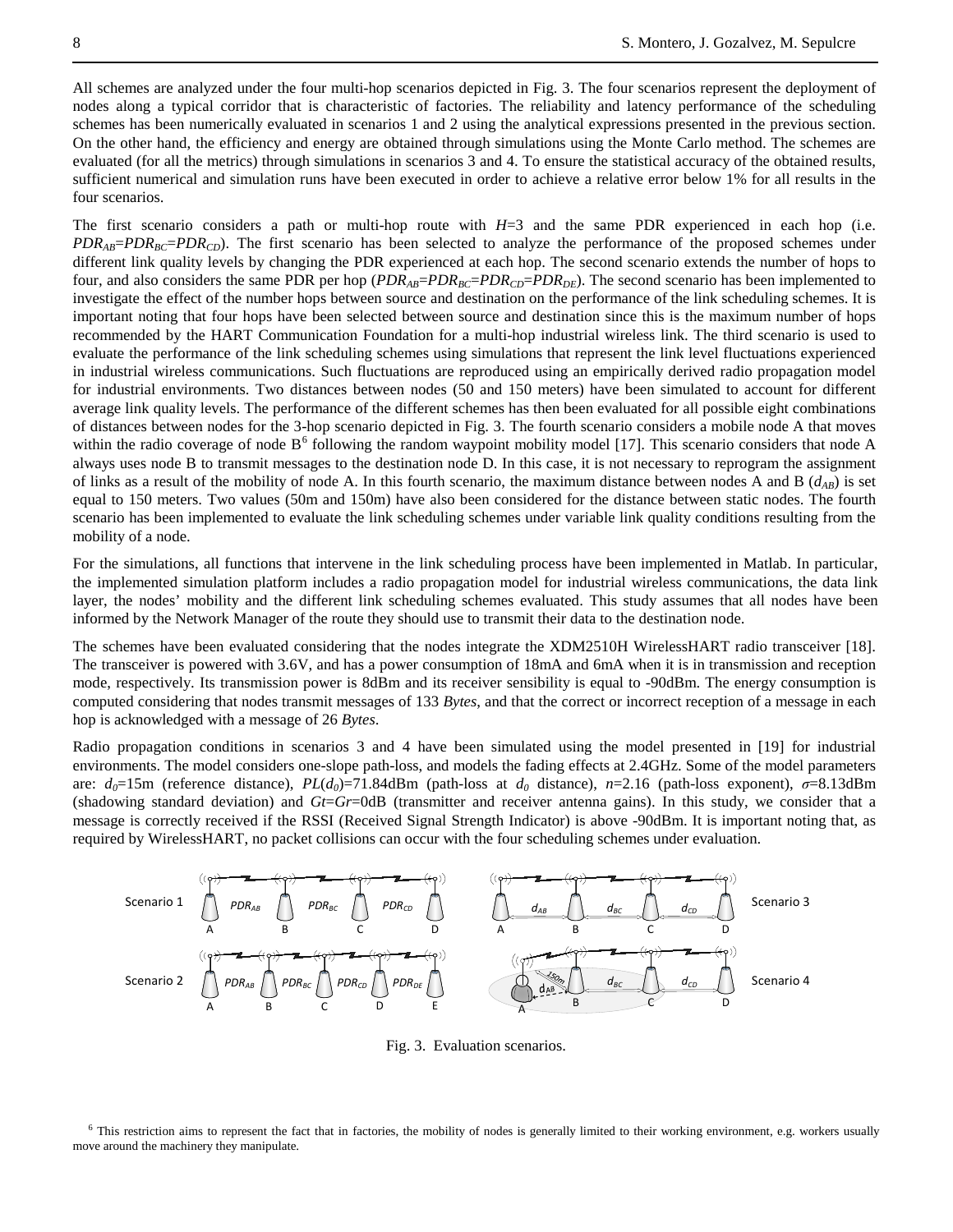## **6.1. Validation of analytical expressions**

The reliability and latency evaluation under scenarios 1 and 2 are conducted using the analytical expressions presented in Section [5.](#page-4-0) It is then important to validate these expressions by comparing the results obtained when using the analytical expressions of *PDR<sub>E2E</sub>* and *D<sub>E2E</sub>* and when estimating these metrics through simulations. [Fig. 4](#page-8-0) depicts such comparison<sup>[7](#page-8-1)</sup> when considering the first scenario represented in [Fig. 3](#page-7-0) and  $R$  is set equal to 1, 2, 3 and 4 (in this case, we refer to LIKUID as LIKUID<sub>1</sub>, LIKUID<sub>2</sub>, LIKUID<sub>3</sub>, and LIKUID<sub>4</sub> respectively). The figure shows for all schemes a close match between the results obtained using the analytical expressions (*Ana*) and using simulations (*Sim*). These results validate the derived analytical expressions.

# **6.2. Scenario 1**

[Fig. 4a](#page-8-0) depicts the probability that a message is correctly received by the destination node ( $PDR_{E2E}$ ) as a function of the PDR experienced at each hop (*PDRi*). These results have been obtained for the first evaluation scenario [\(Fig. 3\)](#page-7-0) that considers a path or multi-hop route with  $H=3$  and  $PDR_{AB}=PDR_{BC}=PDR_{CD}$ . Results for LIKUID are shown for  $R=1$  (LIKUID<sub>1</sub>),  $R=2$  (LIKUID<sub>2</sub>) and  $R=3$  (LIKUID<sub>3</sub>). It is important remembering that the configuration with  $R=3$  corresponds to the case in which LIKUID utilizes the same total number of links as HbH and RTE in scenario 1 (Table 1). For a path with 3 hops, this total number of links is equal to six [\(Fig. 2\)](#page-3-0), which is also the minimum number of links necessary for HbH and RTE to allow for possible retransmissions at every hop of the path. LIKUID can allow retransmissions at any hop of the path using a lower total number of links for the complete path. [Fig. 2](#page-3-0) showed that, for example, when LIKUID is configured with  $R=1$ , the total number of links assigned for the path or multi-hop route is equal to four (Table 1). In this case, only one retransmission is allowed for the complete path, but such retransmission can take place at any hop of the path. The results depicted in [Fig. 4a](#page-8-0) show that LIKUID<sub>2</sub> and LIKUID<sub>3</sub> outperform the other schemes for all possible values of *PDR<sub>i</sub>*. This means that LIKUID can achieve higher *PDR<sub>E2E</sub>* than HbH and RTE even if it assigns one link less (i.e. *R*=2) for the complete path (Table 1). The obtained results also show that decreasing *PDRi* values have a smaller effect on LIKUID than on the other schemes. For example, when *PDRi* is equal to 0.95, LIKUID3 achieves a *PDRE2E* equal to 0.9999, and HbH and RTE a *PDRE2E* equal to 0.9925 and 0.9860 respectively. When the *PDR<sub>i</sub>* decreases to 0.75, LIKUID<sub>3</sub> can maintain a high *PDR<sub>E2E</sub>* (0.9624) while the *PDR<sub>E2E</sub>* for HbH and RTE is significantly degraded to 0.8240 and 0.7383 respectively. [Fig. 4a](#page-8-0) also shows that HbH achieves a higher *PDR<sub>E2E</sub>* than RTE. This is the case because HbH allows for a possible retransmission at every hop of the path, while RTE only allows for one retransmission in the complete path. LIKUID<sub>1</sub> ( $R=1$ ) also allows for only one retransmission in the complete path. However, it only assigns 4 links compared to the 6 links assigned by RTE (Table 1). The poor reliability performance achieved by NoRtx emphasizes the importance of retransmissions to ensure high *PDR<sub>E2E</sub>* results.



Fig. 4. Reliability and latency as a function of the *PDRi* for scenario 1.

<span id="page-8-0"></span>Table 1 - Number of total assigned links as a function of the number of hops in the path

|   |  | $\vert$ LIKUID <sub>4</sub> LIKUID <sub>3</sub> LIKUID <sub>2</sub> LIKUID <sub>1</sub> | <b>HbH</b> | RTE | NoRtx |
|---|--|-----------------------------------------------------------------------------------------|------------|-----|-------|
| - |  |                                                                                         |            |     |       |
|   |  |                                                                                         |            |     |       |

<span id="page-8-1"></span> $<sup>7</sup>$  The results are obtained considering the same  $PDR<sub>i</sub>$  value for each hop in the path..</sup>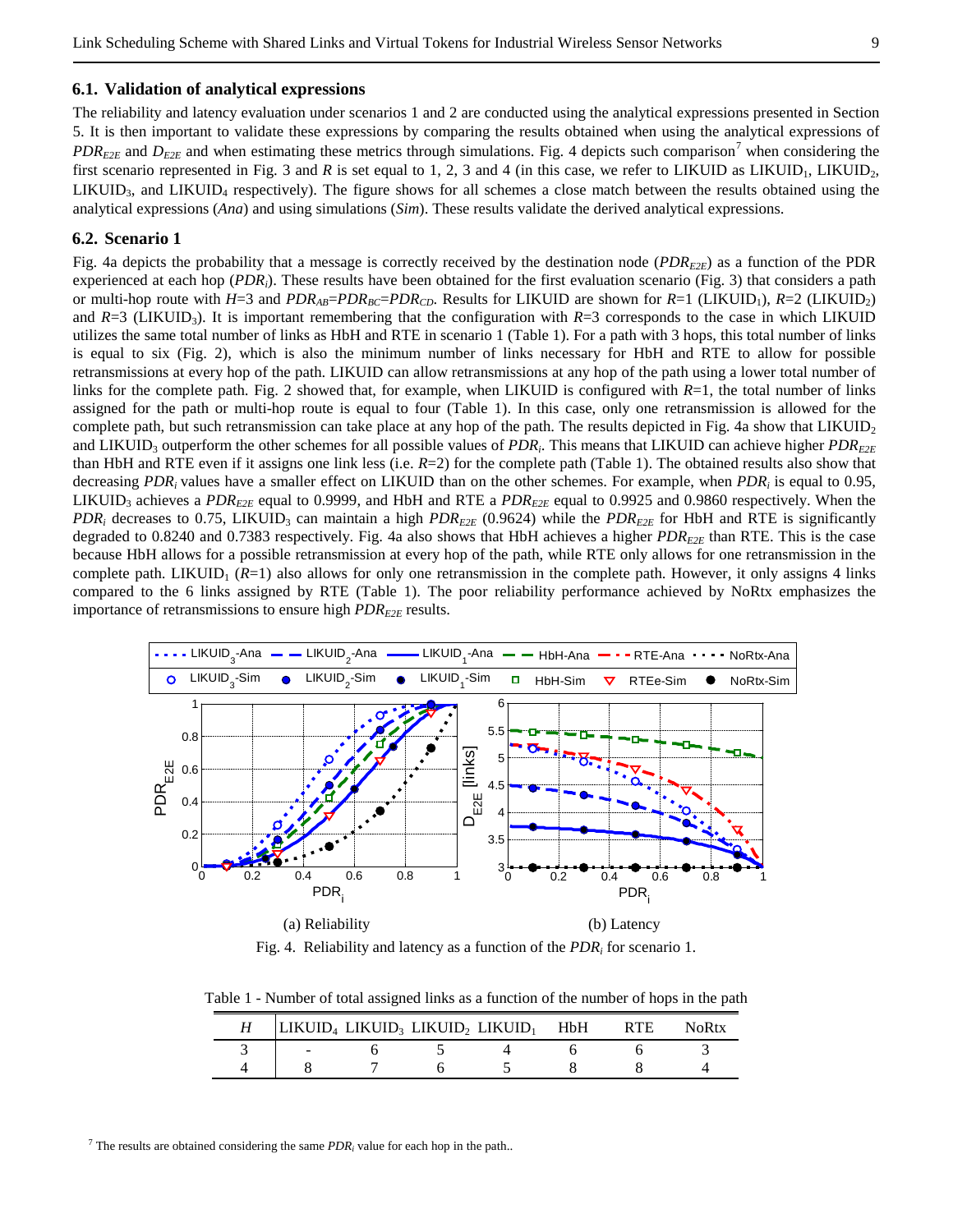[Fig. 4b](#page-8-0) represents the end-to-end delivery delay  $(D_{E2E})$  that is estimated as the average number of links elapsed between the transmission of a message by the source node and its reception at the destination node. It is important remembering that *DE2E* is computed considering only the messages correctly received by the destination node. As a result, the delay results have to be discussed taking into account the *PDR<sub>E2E*</sub> achieved by each scheme. [Fig. 4b](#page-8-0) shows that HbH experiences the higher delivery delay  $D_{E2E}$ . This is the case because HbH can only deliver the message to the destination node at  $l_5$  even if there are no transmission errors, whereas all the other schemes can do so at  $l_3$ . The minimum possible delay  $D_{E2E}$  is hence equal to 5 for HbH, and equal to 3 for all other schemes. NoRtx has a delay always equal to 3 since retransmissions are not allowed and only received messages at the destination node are taken into account when computing  $D_{E2E}$ . However, NoRtx exhibits a poor *PDR<sub>E2E</sub>* performance [\(Fig. 4a](#page-8-0)), in particular under low *PDRi* values. As it would be expected, RTE reduces the delay compared to HbH. However, RTE increases the delay compared to all the configurations of the LIKUID proposal, including the one that utilizes the same total number of links as RTE (i.e. LIKUID<sub>3</sub>). [Fig. 4](#page-8-0) shows that LIKUID<sub>1</sub> can significantly reduce the delay compared to PbP even if both schemes achieve the same reliability levels. LIKUID<sub>2</sub> and LIKUID<sub>3</sub> increase the ratio of messages delivered to the destination node compared to HbH and RTE, and they do so while reducing the time to deliver them. These results clearly demonstrate that using shared links and virtual tokens can reduce unnecessary waiting times at intermediate hops and increase the reliability at each hop of the path. Of particular relevance are the results obtained with  $LIKUID<sub>2</sub>$ . This configuration can increase the *PDR<sub>E2E</sub>* and decrease the *D<sub>E2E</sub>* (compared to HbH and RTE) while reducing the total number of links assigned to a complete path or multi-hop route (Table 1). The released link can be utilized for other purposes including augmenting the number of programmed paths or increasing their *PDR*<sub>E2E</sub>.

[Fig. 5a](#page-9-0) represents the average percentage of links that have been utilized for the transmission of a message as a function of the *PDRi*. The depicted results show that LIKUID always operates more efficiently than HbB and RTE as it achieves a higher average utilization of the assigned links for all the evaluated *PDRi* values. A joint analysis of the results in [Fig. 4](#page-8-0) and [Fig. 5](#page-9-0) reveals some interesting findings. Existing schemes (HbH, RTE and NoRtx) exhibit a low utilization of links (around 33%) when operating under low *PDRi* values (between 0 and 0.2). Such utilization level indicates that few messages are delivered to the destination node, and few actually even reach the second hop of the path. LIKUID increases significantly the utilization level under low *PDR<sub>i</sub>* values [\(Fig. 5a](#page-9-0)), but this does not have a significant impact on the  $PDR_{E2E}$  [\(Fig. 4a](#page-8-0)). [Fig. 5a](#page-9-0) also shows that LIKUID can increase the average percentage of links that have been utilized under high  $PDR<sub>i</sub>$  values (between 0.9 and 1) when using a smaller total number of links for the complete path (i.e.  $LIKUID<sub>1</sub>$  has higher utilization level than  $LIKUID<sub>2</sub>$  and  $LIKUID<sub>3</sub>$ ). This is the case because under good radio link quality conditions, messages do not generally require retransmissions to reach the destination node. The links reserved for such retransmissions are therefore rarely utilized.

[Fig. 5b](#page-9-0) depicts the number of Unnecessary Reception Attempts (URA) for each message successfully delivered to the destination as a function of the *PDRi*. Previous results have clearly demonstrated the significant reliability and latency benefits of LIKUID. However, such benefits come at the expense of increasing the URA under low *PDRi* values, and in particular when utilizing the same total number of links as HbH, RTE or NoRtx (i.e. LIKUID<sub>3</sub>). A higher number of retransmissions take place in the first hops of the path when experiencing low *PDRi* values. In this case, nodes close to the destination node will unnecessarily be in reception mode for a larger number of links. This drawback is mitigated as the *PDRi* augments and URA decreases. Also, the URA can be decreased for LIKUID by reducing the total number of links assigned to a complete path or multi-hop route. For example, LIKUID<sub>2</sub> experiences the same URA levels as HbH while increasing  $PDR_{E2E}$  and reducing  $D_{E2E}$ .



<span id="page-9-0"></span>Fig. 5. Average percentage of links that have been utilized and Unnecessary Reception Attempts (URA) as a function of the *PDRi* for scenario 1.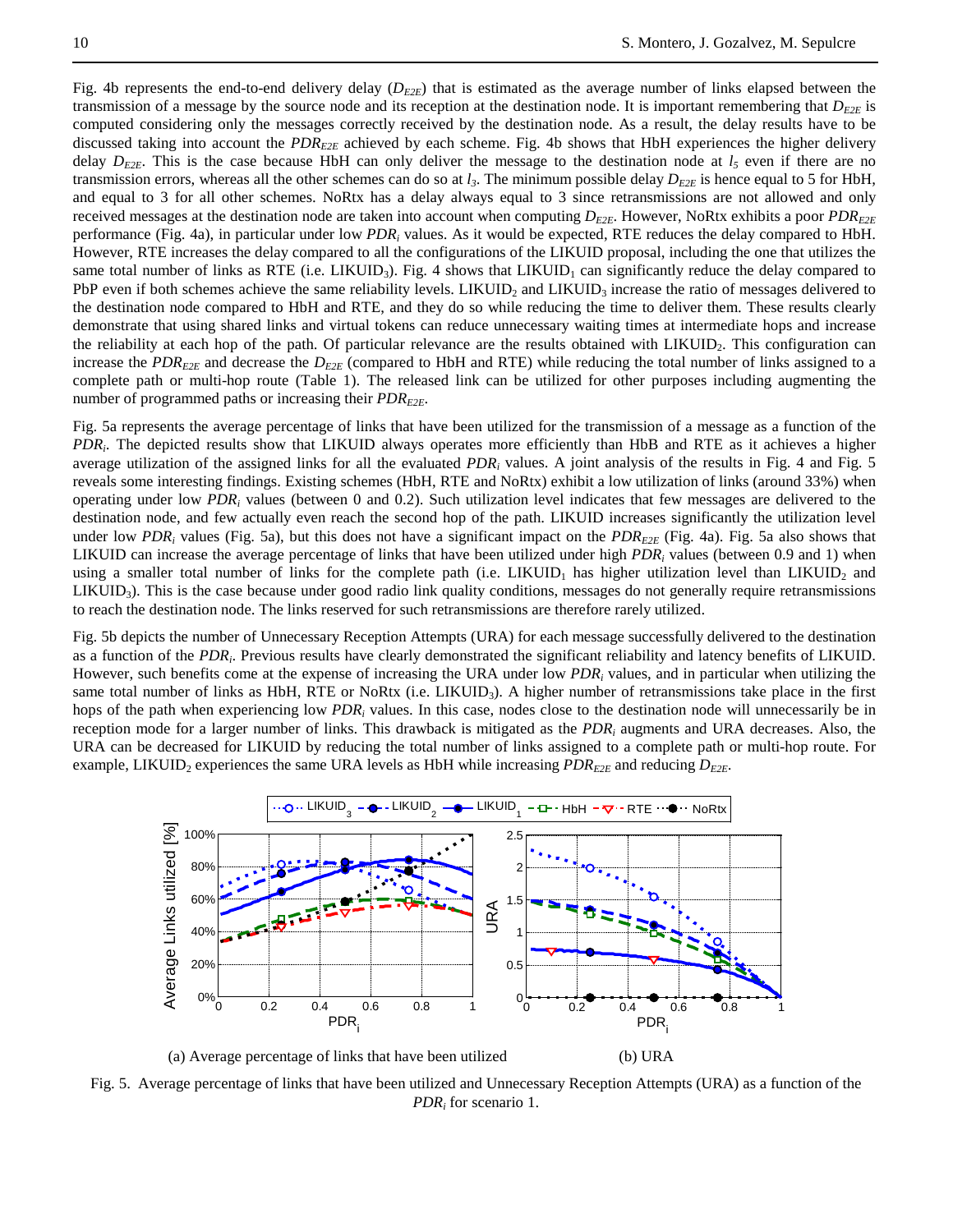The total energy consumption (*E*) is shown in [Fig. 6a](#page-10-0) as a function of the *PDRi*. The total energy consumption varies with the *PDRi*, but all algorithms converge to the same energy consumption value (approximately 1180 μJ) when the *PDRi* is equal to 1. Significant differences are observed under low *PDR<sub>i</sub>* values. In particular, [Fig. 6a](#page-10-0) shows that  $LIKUID<sub>3</sub>$  increases the energy consumption. However, LIKUID<sub>3</sub> is the scheme achieving the highest  $PDR_{E2E}$  levels [\(Fig. 4a](#page-8-0)), and reliability is the most critical aspect in industrial applications. The high energy consumption levels characterizing LIKUID are due to two main factors. The first one is the fact that LIKUID achieves the highest *PDRE2E*. The higher the packet delivery ratio, the more messages are transmitted, and therefore more energy is consumed for their transmission. The second factor is related to the higher URA values measured with LIKUID [\(Fig. 5b](#page-9-0)), and that result from the fact that intermediate nodes must be in reception mode in case a message is sent to them (virtual token concept). Although this has a cost in terms of URA and energy consumption, it provides LIKUID with higher flexibility. Such flexibility is at the origin of the reliability and latency gains achieved by LIKUID with respect to existing schemes. Since the different scheduling schemes result in varying *PDR<sub>E2E</sub>* levels, a more fair comparison of the energy performance is possible if we consider the average energy consumed per message correctly received at the destination node (*EPMD*). [Fig. 6b](#page-10-0) represents the *EPMD* as a function of *PDRi*. As it could be expected, the higher the *PDRi* the lower the *EPMD* metric since fewer retransmissions are needed. For high *PDRi* values, few differences between the schemes can be observed. The differences appear when operating under low *PDR<sub>i</sub>* values. In this case, LIKUID<sub>3</sub> results in the lowest  $E_{PMD}$  values. This result demonstrates that although LIKUID<sub>3</sub> increases the total energy consumption as a result of its higher *PDR<sub>E2E</sub>*, it is more efficient than existing schemes.



<span id="page-10-0"></span>Fig. 6. Total energy consumption and average energy consumed per message correctly received at the destination node as a function of the *PDRi* for scenario 1.

Finally, Table 2 presents for the first evaluation scenario the number of blocked links defined as the number of links during which a node has to be in transmission or reception mode for each message that is transmitted from source to destination. The number of links during which a node is blocked only depends on the number of hops *H*. In this case, the results depicted in Table 2 are valid for the first, third and fourth evaluation scenarios since all of them are characterized by  $H=3$ . LIKUID<sub>3</sub> has the highest number of blocked links. LIKUID<sub>2</sub> only results in one more blocked link at the source and destination nodes compared to HbH and RTE. LIKUID<sub>1</sub> reduces the number of blocked links compared to HbH and RTE (Table 2) and the total number of links assigned to the complete path or multi-hop route (Table 1). It is important noting that  $LIKUID_1$  improved the  $D_{E2E}$ performance compared to RTE [\(Fig. 4\)](#page-8-0), and achieved the same *PDR<sub>E2E</sub>* as HbH and RTE while reducing the total number of links assigned to the complete path (Table 1).

| Table 2 – Blocked links $(H=3)$ |  |  |  |
|---------------------------------|--|--|--|
|---------------------------------|--|--|--|

| Node |  | $LIKUID_3$ LIKUID <sub>2</sub> LIKUID <sub>1</sub> HbH | <b>RTE</b> | <b>NoRtx</b> |
|------|--|--------------------------------------------------------|------------|--------------|
|      |  |                                                        |            |              |
|      |  |                                                        |            |              |
|      |  |                                                        |            |              |
|      |  |                                                        |            |              |

## **6.3. Scenario 2**

The second evaluation scenario adds an additional hop in the path with respect to the first scenario [\(Fig. 3\)](#page-7-0). In this case, HbH and RTE assign two links per hop, and therefore a total of 8 links for the complete path (Table 1). In this scenario,  $LIKUID<sub>3</sub>$  only requires 7 links for the complete path. There is one link per hop, and three additional links for possible retransmissions (*R*=3). We have also evaluated in this scenario LIKUID<sub>4</sub>  $(R=4)$  since this configuration utilizes the same total number of links as HbH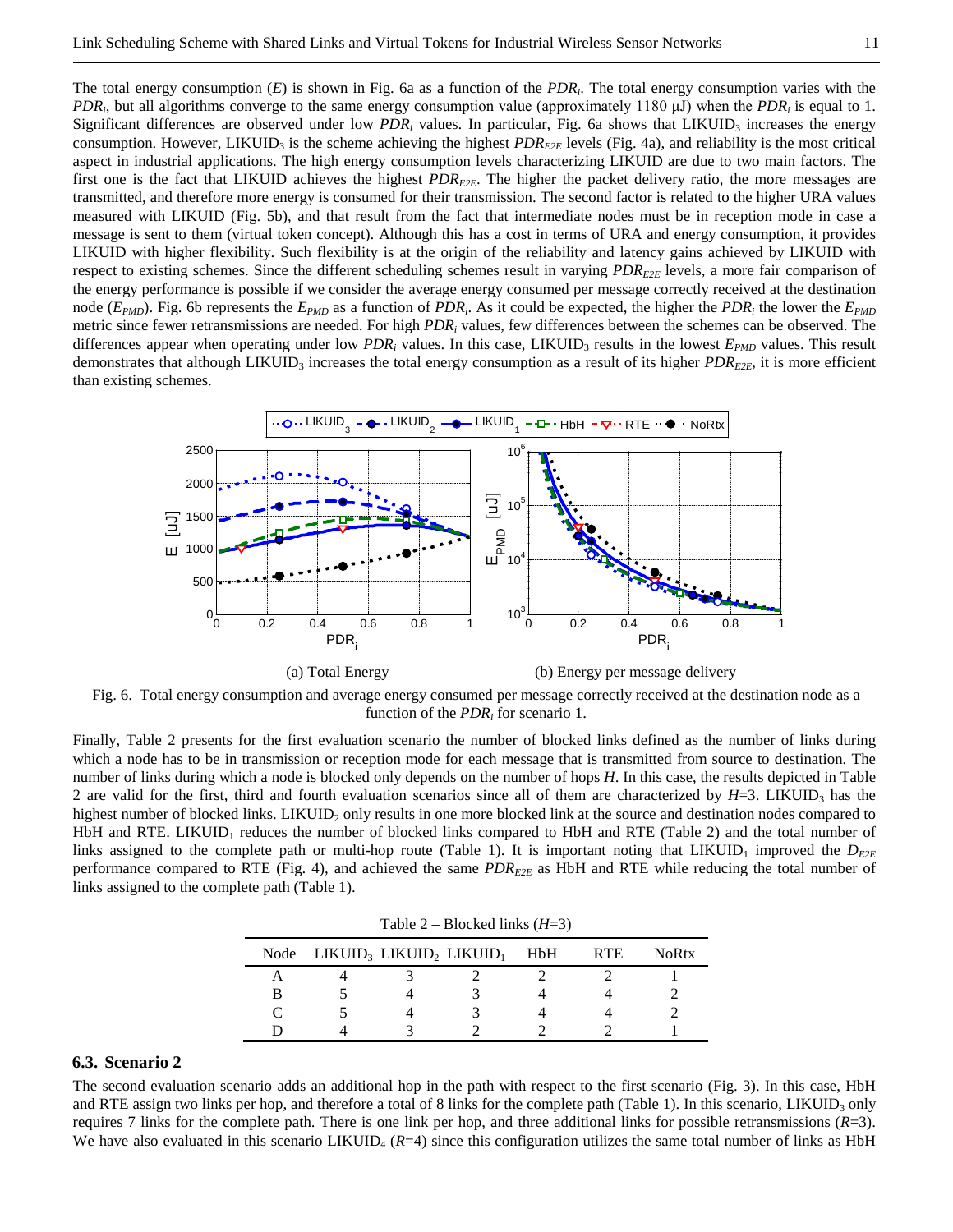and RTE. In general terms, the same performance trends have been observed for scenario 2 as for scenario 1. This section hence focuses on the impact of incrementing the number of hops in the path.

The results in [Fig. 7a](#page-11-0) confirm that LIKUID outperforms HbH and RTE when there are at least two shared links for retransmissions and *H* is equal or smaller than 4 (i.e. LIKUID<sub>2</sub>, LIKUID<sub>3</sub> and LIKUID<sub>4</sub> when  $H=4$ <sup>[8](#page-11-2)</sup>. It is also important noting that the *PDRE2E* gains achieved with LIKUID with respect to the other schemes increase with the number of hops. For example, when *PDR<sub>i</sub>* is equal to 0.95, LIKUID<sub>3</sub> achieves a *PDR<sub>E2E</sub>* of 0.9998 under scenario 2 (similar performance to that achieved under scenario 1 when the *PDR<sub>E2E</sub>* was equal to 0.9999). On the other hand, HbH and RTE see their *PDR<sub>E2E</sub>* performance reduce to 0.9885 and 0.9765 in scenario 2 compared to 0.9925 and 0.9860 respectively under scenario 1. It is also relevant noting that LIKUID<sub>4</sub> increases the  $PDR_{E2E}$  to 0.[9](#page-11-3)9998. In comparison, LIKUID<sub>3</sub> achieved a  $PDR_{E2E}$  equal to 0.9999 in scenario 1<sup>9</sup>. [Fig. 7b](#page-11-0) shows that similar *D<sub>E2E</sub>* performance trends to those observed under scenario 1 [\(Fig. 4b](#page-8-0)) are again experienced under scenario 2, with LIKUID outperforming again HbH and RTE. The delay increases with the number of hops for all link scheduling schemes. However, LIKUID experiences a smaller increase compared to the other schemes. [Fig. 7a](#page-11-0) and [Fig. 7b](#page-11-0) show that even if we reduce the total number of links assigned to the path to 6 (HbH and RTE require 8 links when  $H=4$ ), LIKUID<sub>2</sub> still outperforms HbH and RTE both in terms of reliability and latency.



Fig. 7. Reliability and latency as a function of the *PDRi* for scenario 2.

<span id="page-11-0"></span>Few differences with respect to scenario 1 where found when comparing the efficiency of the link scheduling schemes under scenario 2 [\(Fig. 8\)](#page-11-1). [Fig. 8](#page-11-1) shows that LIKUID increases the average percentage of links that have been utilized under scenario 2 compared to scenario 1. This is the case because there are more shared links for retransmissions. The URA metric also increases under scenario 2 since more nodes participate in the transmission of the message.



<span id="page-11-1"></span>Fig. 8. Average percentage of links that have been utilized and Unnecessary Reception Attempts (URA) as a function of the *PDRi* for scenario 2.

<span id="page-11-3"></span><span id="page-11-2"></span> $\frac{8}{9}$  In fact, LIKUID always outperforms RTE independently of the number of hops in a path when R is equal or higher than 2.<br><sup>9</sup> LIKUID<sub>4</sub> assigns the same total number of links for the path as HbH and RTE in scenario as HbH and RTE in scenario 1.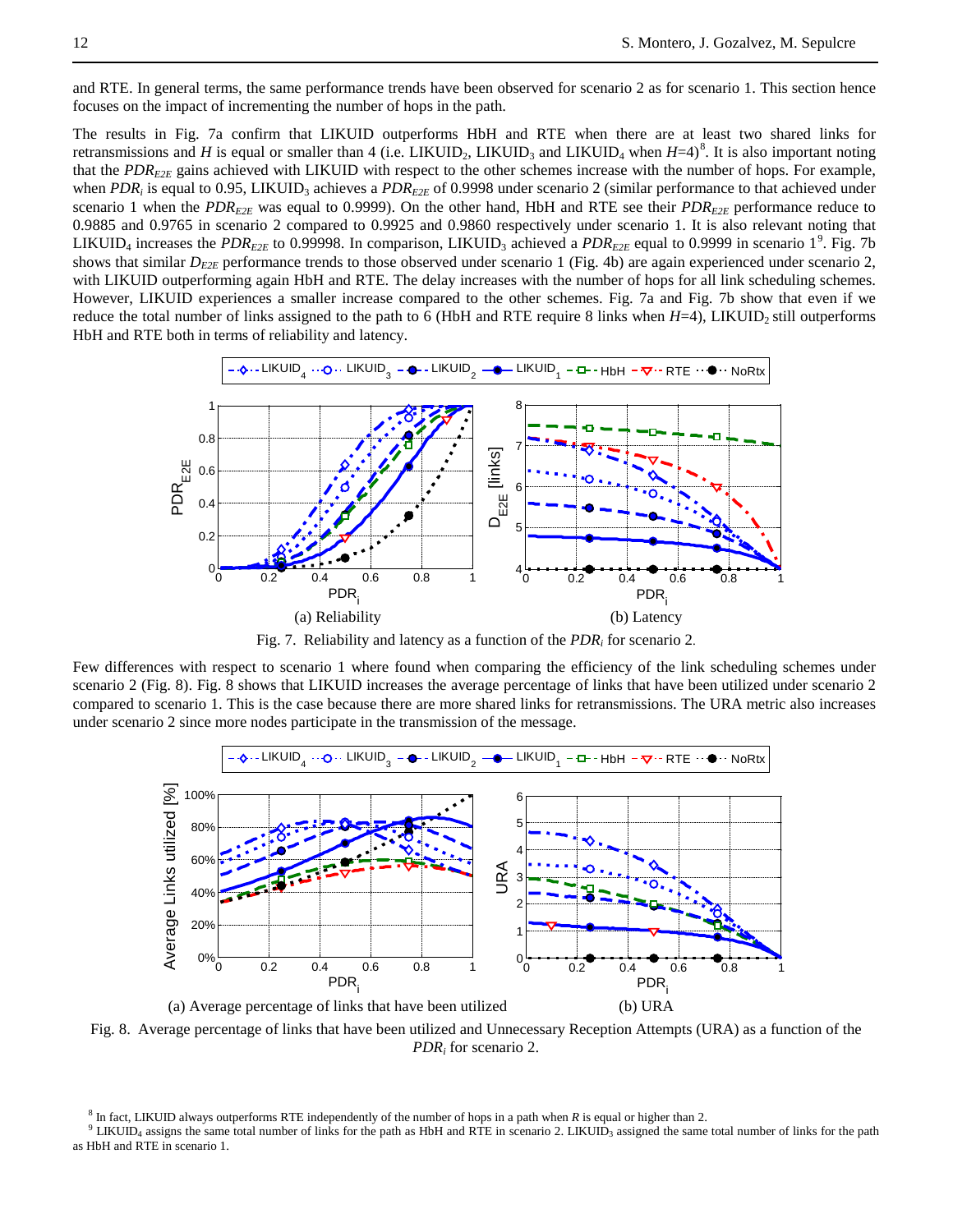The comparison of [Fig. 9](#page-12-0) and [Fig. 6](#page-10-0) shows that the energy consumption increases with the number of hops. Similar conclusions in terms of energy consumption and efficiency can be reached when comparing the different link scheduling schemes under scenario 2. LIKUID offers the possibility to flexibly utilize the shared links for retransmissions. This has a cost in terms of URA and total energy consumption under low link quality levels. Such cost increases with the number of hops. However, a close look to the energy efficiency ( $E_{PMD}$ ) shows that even if the number of hops increases, LIKUID is still more efficient when evaluating the energy per message correctly received at the destination node. In fact,  $LIKUID<sub>4</sub>$  and  $LIKUID<sub>3</sub>$  achieve the lowest  $E<sub>PID</sub>$ levels.



<span id="page-12-0"></span>Fig. 9. Total energy consumption and average energy consumed per message correctly received at the destination node as a function of the *PDRi* for scenario 2.

Tables 2 and 3 show that increasing the number of hops does not have an impact on the number of blocked links per node. The only notable effects are: 1) more intermediate nodes benefit with LIKUID from the reduction in the number of blocked links compared to HbH and RTE when we decrease *R*, and 2) increasing the number of possible retransmissions using shared links (i.e. increasing *R* from 3 to 4) increases the number of blocked links for all nodes in the path. Such increase helps though augment the  $PDR_{E2E}$  and reduce the  $D_{E2E}$  with respect to HbH and RTE.

| Table 3 – Blocked links $(H=4)$ |                                             |  |  |  |     |            |              |  |  |
|---------------------------------|---------------------------------------------|--|--|--|-----|------------|--------------|--|--|
|                                 | Node $ LIKUID_4 LIKUID_3 LIKUID_2 LIKUID_1$ |  |  |  | HbH | <b>RTE</b> | <b>NoRtx</b> |  |  |
|                                 |                                             |  |  |  |     |            |              |  |  |
|                                 |                                             |  |  |  |     |            |              |  |  |
|                                 |                                             |  |  |  |     |            |              |  |  |
|                                 |                                             |  |  |  |     |            |              |  |  |
|                                 |                                             |  |  |  |     |            |              |  |  |

# **6.4. Scenario 3**

Scenarios 1 and 2 assumed that all hops experience the same *PDRi*. The third scenario simulates a more realistic scenario with variable *PDR<sub>i</sub>* per hop. The *PDR<sub>i</sub>* conditions have been simulated using the radio propagation model described in [\[19\]](#page-16-17) and considering that nodes can be separated by 50 or 150m. With the simulation conditions reported in Section [6,](#page-6-0) a distance between nodes of 50m results in an average PDR equal to 0.953. The average PDR decreases to 0.711 when the distance between nodes increases to 150m. All possible configurations of distance between hops (eight) have been simulated and evaluated for a path with *H*=3. The configurations are referenced with the possible combinations of values for  $[d_{AB}, d_{BC}, d_{CD}]$ .  $d_{AB}, d_{BC}$  and  $d_{CD}$ represent the distance between nodes A and B, B and C, and C and D respectively.

Table 4 shows the *PDR<sub>E2E</sub>* obtained for the different schemes and all possible configurations of distance between hops. First of all, it is important highlighting that Table 4 confirms the trends observed under scenarios 1 and 2. Under realistic simulation conditions, LIKUID improves again the reliability compared to existing schemes (HbH and RTE). The results also show that when the path includes at least one long distance hop, LIKUID<sub>3</sub> achieves a *PDR<sub>E2E</sub>* notably higher than the other schemes.  $\text{LIKUID}_2$  experiences a slight degradation with respect to  $\text{LIKUID}_3$ , but still significantly outperforms HbH and RTE. LIKUID is more robust because it can utilize more links for the long distance hops that experience lower PDR levels. On the other hand, HbH and RTE can only utilize a maximum of two links per hop independently of their link quality. It is also relevant noting that the achieved *PDRE2E* depends on the number of long distance hops in the path, but not on their position in the path.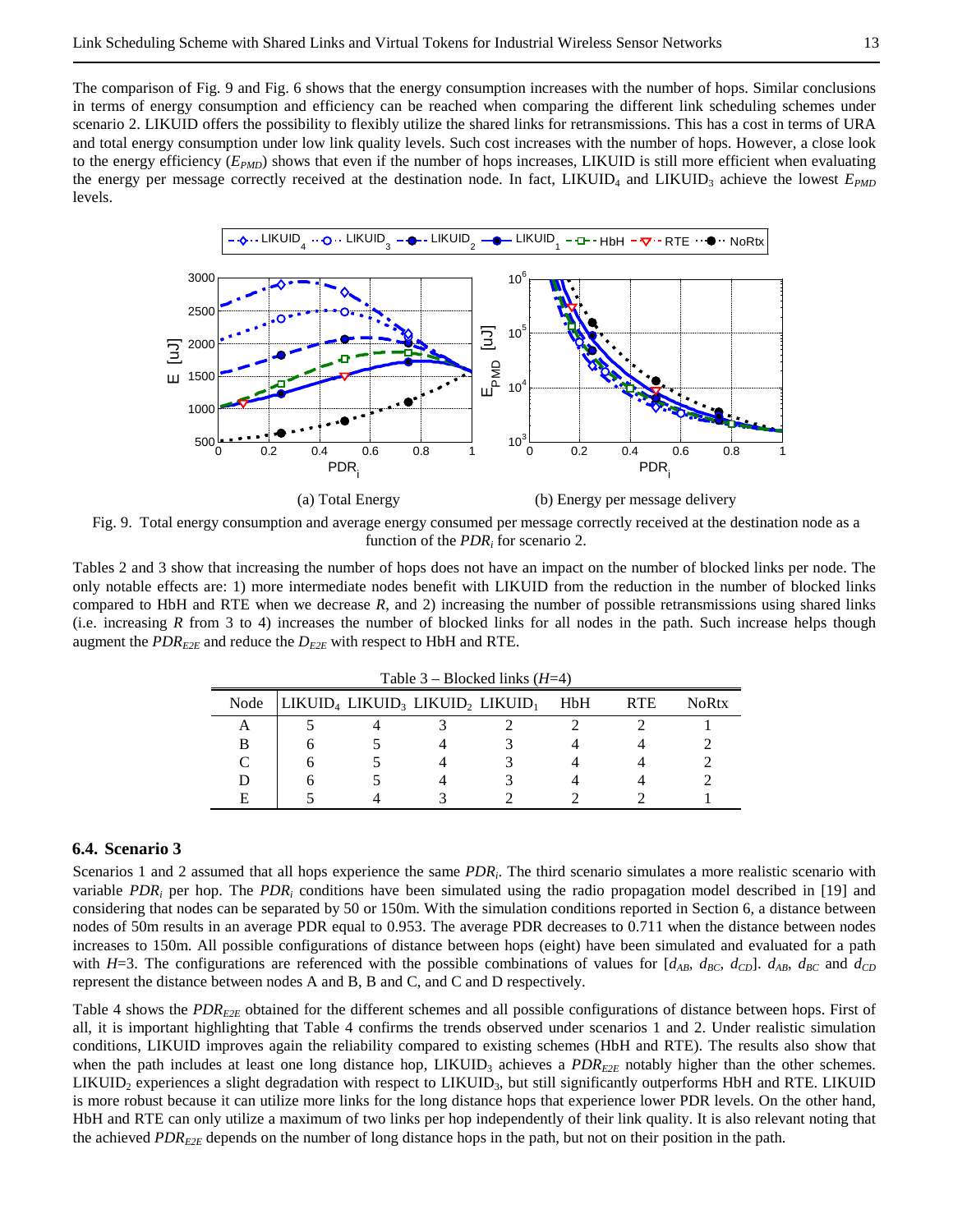|                            | <b>TAULE 4 - I DIVE THE SUCHALLY J</b> |                                         |            |            |              |  |  |  |
|----------------------------|----------------------------------------|-----------------------------------------|------------|------------|--------------|--|--|--|
| $[d_{AB}, d_{BC}. d_{CD}]$ |                                        | LIKUID <sub>3</sub> LIKUID <sub>2</sub> | <b>HbH</b> | <b>RTE</b> | <b>NoRtx</b> |  |  |  |
| [50, 50, 50]               | 0.999                                  | 0.999                                   | 0.997      | 0.993      | 0.902        |  |  |  |
| [50, 50, 150]              | 0.992                                  | 0.972                                   | 0.915      | 0.902      | 0.665        |  |  |  |
| [50, 150, 50]              | 0.992                                  | 0.972                                   | 0.916      | 0.901      | 0.665        |  |  |  |
| [150, 50, 50]              | 0.992                                  | 0.971                                   | 0.915      | 0.901      | 0.665        |  |  |  |
| [150, 150, 50]             | 0.972                                  | 0.921                                   | 0.841      | 0.789      | 0.491        |  |  |  |
| [150, 50, 150]             | 0.972                                  | 0.921                                   | 0.840      | 0.789      | 0.491        |  |  |  |
| [50, 150, 150]             | 0.972                                  | 0.921                                   | 0.840      | 0.789      | 0.491        |  |  |  |
| [150, 150, 150]            | 0.939                                  | 0.853                                   | 0.772      | 0.674      | 0.362        |  |  |  |

Table 4 - *PDRE2E* in scenario 3

The results depicted in Table 5 also confirm the superior  $D_{E2E}$  performance of LIKUID under realistic simulation conditions. It is interesting to note that the  $D_{E2E}$  achieved with LIKUID<sub>3</sub>, LIKUID<sub>2</sub> and RTE depends on the number of long distance hops in the path (the fewer the number of long distance hops, the smaller the delay). This is the case because each retransmission augments  $D_{E2E}$  for these three schemes independently of the hop for which the retransmission was necessary. On the other hand, the delay performance of HbH does not depend on the number of long distance hops in the path, but mainly on the link quality of the last hop in the path. In fact, only the retransmissions on the last hop of the path increase the  $D_{E2E}$  metric for HbH.

| Table 5 - $D_{E2E}$ [links] in scenario 3 |      |                                         |            |            |              |  |  |  |
|-------------------------------------------|------|-----------------------------------------|------------|------------|--------------|--|--|--|
| $[d_{AB}, d_{BC}. d_{CD}]$                |      | LIKUID <sub>3</sub> LIKUID <sub>2</sub> | <b>HbH</b> | <b>RTE</b> | <b>NoRtx</b> |  |  |  |
| [50, 50, 50]                              | 3.10 | 3.10                                    | 5.03       | 3.28       | 3.00         |  |  |  |
| [50, 50, 150]                             | 3.44 | 3.39                                    | 5.22       | 3.79       | 3.00         |  |  |  |
| [50, 150, 50]                             | 3.44 | 3.39                                    | 5.03       | 3.79       | 3.00         |  |  |  |
| [150, 50, 50]                             | 3.44 | 3.39                                    | 5.03       | 3.79       | 3.00         |  |  |  |
| [150, 150, 50]                            | 3.74 | 3.61                                    | 5.03       | 4.14       | 3.00         |  |  |  |
| [150, 50, 150]                            | 3.74 | 3.61                                    | 5.22       | 4.13       | 3.00         |  |  |  |
| [50, 150, 150]                            | 3.74 | 3.61                                    | 5.22       | 4.14       | 3.00         |  |  |  |
| [150, 150, 150]                           | 3.99 | 3.79                                    | 5.22       | 4.39       | 3.00         |  |  |  |

Table 6 reports the average percentage of links that have been utilized (out of all the assigned links for the path) under scenario 3. We can see that LIKUID<sub>3</sub> utilizes the links similarly to HbH and RTE when there are no long distance hops in the path. When the number of such hops increases,  $LIKUID<sub>3</sub>$  augments the utilization of assigned links with respect to HbH and RTE. This means that when the link quality degrades, LIKUID<sub>3</sub> utilizes more the available links to conduct retransmissions, which ultimately benefits its *PDR<sub>E2E</sub>* performance as previously highlighted. The results in Table 6 show that it is actually LIKUID<sub>2</sub> the scheme that results in a higher utilization of the assigned links (10% more than  $LIKUID<sub>3</sub>$ ). This is due to the fact that  $LIKUID<sub>2</sub>$ has one link less assigned to the complete path compared to  $LIKUID<sub>3</sub>$ . In this case,  $LIKUID<sub>2</sub>$  needs to do a more intense utilization of the available links to conduct retransmissions when the link quality conditions degrade. However, its capacity to efficiently combat poor link quality conditions decreases with respect to  $LIKUID<sub>3</sub>$  as the number of long distance hops in the path increases.

Table 6 - Average percentage of links that have been utilized in scenario 3

| $[d_{AB}, d_{BC}. d_{CD}]$ |       | LIKUID <sub>3</sub> LIKUID <sub>2</sub> | HbH   | <b>RTE</b> | <b>NoRtx</b> |
|----------------------------|-------|-----------------------------------------|-------|------------|--------------|
| [50, 50, 50]               | 51.7% | 62.1%                                   | 51.6% | 51.6%      | 96.7%        |
| [50, 50, 150]              | 57.7% | 68.7%                                   | 55.9% | 55.5%      | 96.7%        |
| [50, 150, 50]              | 57.6% | 68.1%                                   | 54.5% | 54.1%      | 88.5%        |
| [150, 50, 50]              | 57.5% | 67.7%                                   | 53.1% | 52.7%      | 80.0%        |
| [150, 150, 50]             | 62.8% | 72.4%                                   | 55.7% | 53.8%      | 74.0%        |
| [150, 50, 150]             | 63.1% | 73.4%                                   | 56.9% | 55.6%      | 80.1%        |
| [50, 150, 150]             | 63.2% | 73.9%                                   | 58.3% | 57.0%      | 88.5%        |
| [150, 150, 150]            | 68.0% | 77.3%                                   | 59.2% | 55.9%      | 74.0%        |

The results depicted in Table 7 show that  $LIKUID_3$  results again in the larger URA. However, the impact of LIKUID on the URA reduces when  $R$  decreases (i.e. LIKUID<sub>2</sub>). Table 7 also shows that URA increases when the long distance hops are located in the first hops of the path. In this case, retransmissions are usually necessary to progress with the transmission of the message towards the destination node. The nodes that are closer to the destination will be unnecessarily in reception mode until such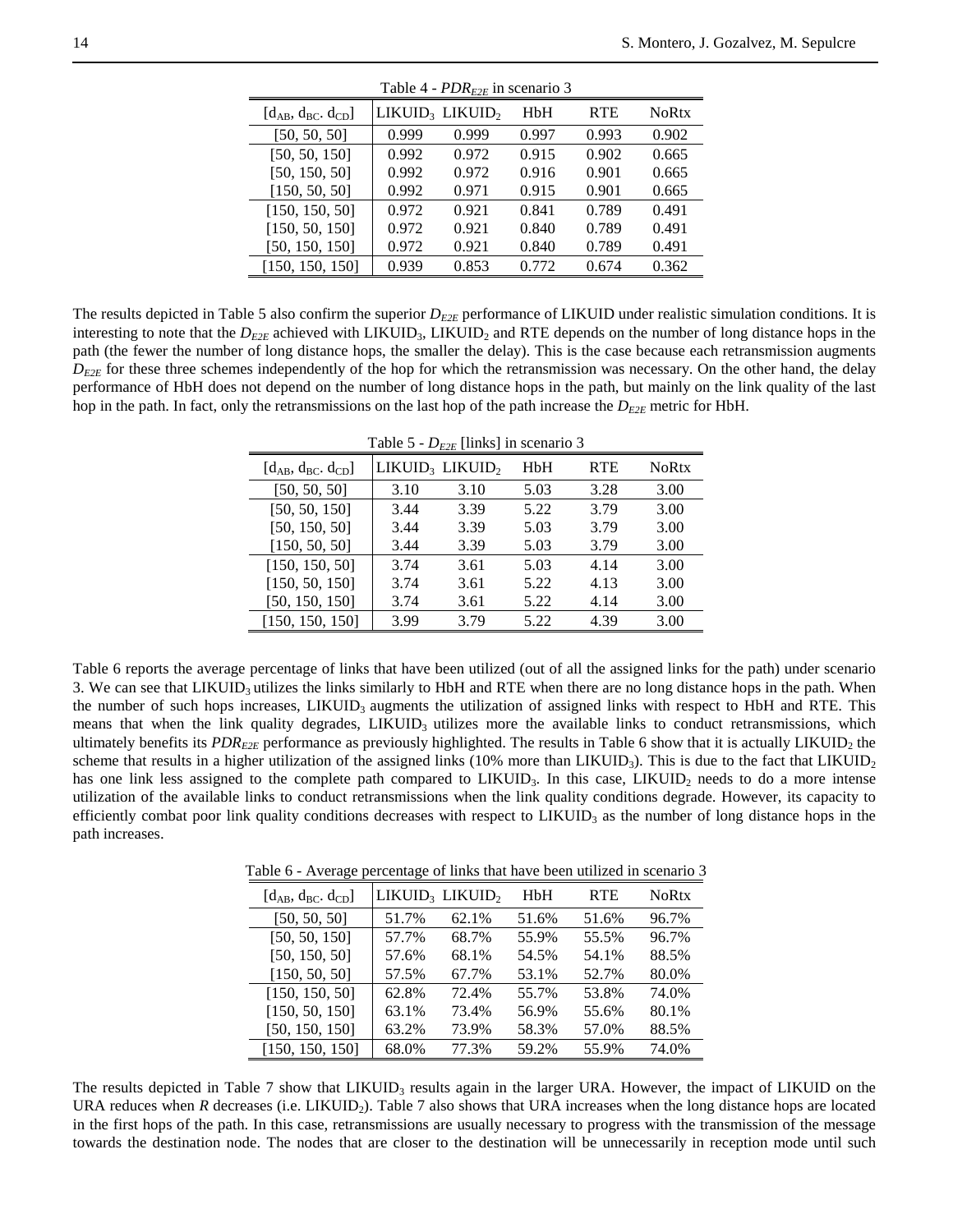retransmissions are successful. LIKUID increases the utilization of links under scenario 3 in order to accommodate the necessary retransmissions that benefit the final *PDRE2E*. Despite these additional retransmissions, Table 8 shows that LIKUID does not increase the average energy per message correctly received at the destination node  $(E_{PMD})$ . In fact, LIKUID can even slightly decrease *EPMD* compared to existing schemes. Table 8 also shows that the reduction in *EPMD* achieved with LIKUID compared with the other schemes is higher as the number of long distance hops in the path increases. This is the case because LIKUID increases the number of messages delivered to the destination node, and therefore decreases the energy consumed per delivered message.

| raviv 1<br>oly moute in scenario 5 |      |                 |      |            |              |  |
|------------------------------------|------|-----------------|------|------------|--------------|--|
| $[d_{AB}, d_{BC}, d_{CD}]$         |      | LIKUID, LIKUID, | HbH  | <b>RTE</b> | <b>NoRtx</b> |  |
| [50, 50, 50]                       | 0.10 | 0.10            | 0.10 | 0.09       |              |  |
| [50, 50, 150]                      | 0.10 | 0.10            | 0.10 | 0.07       |              |  |
| [50, 150, 50]                      | 0.44 | 0.39            | 0.29 | 0.26       |              |  |
| [150, 50, 50]                      | 0.78 | 0.68            | 0.48 | 0.45       |              |  |
| [150, 150, 50]                     | 1.05 | 0.87            | 0.67 | 0.54       |              |  |
| [150, 50, 150]                     | 0.73 | 0.61            | 0.48 | 0.38       |              |  |
| [50, 150, 150]                     | 0.42 | 0.35            | 0.29 | 0.22       |              |  |
| [150, 150, 150]                    | 0.99 | 0.79            | 0.67 | 0.46       |              |  |

Table 7 - URA metric in scenario 3

Table 8 - *EPMD* [μJ] in scenario 3

| $[d_{AB}, d_{BC}. d_{CD}]$ |      | LIKUID <sub>3</sub> LIKUID <sub>2</sub> | HbH  | <b>RTE</b> | NoRtx |
|----------------------------|------|-----------------------------------------|------|------------|-------|
| [50, 50, 50]               | 1225 | 1225                                    | 1226 | 1229       | 1268  |
| [50, 50, 150]              | 1377 | 1394                                    | 1444 | 1457       | 1721  |
| [50, 150, 50]              | 1388 | 1398                                    | 1422 | 1434       | 1590  |
| [150, 50, 50]              | 1400 | 1403                                    | 1401 | 1413       | 1455  |
| [150, 150, 50]             | 1572 | 1597                                    | 1613 | 1661       | 1843  |
| [150, 50, 150]             | 1566 | 1603                                    | 1634 | 1700       | 1972  |
| [50, 150, 150]             | 1554 | 1598                                    | 1658 | 1725       | 2154  |
| [150, 150, 150]            | 1758 | 1835                                    | 1865 | 2021       | 2497  |

#### **6.5. Scenario 4**

The fourth scenario extends the third scenario and considers that the first node in the path (node A) is a mobile node. In the simulated scenario, node A moves around the coverage area of node B at a speed of 1 m/s and following the *random waypoint*  mobility model [\[17\].](#page-16-15) The maximum distance between nodes A and B has been set to 150m. The fourth scenario also considers variable *PDRi* levels at each hop, and distances of 50 or 150m between nodes B and C, and between nodes C and D.

[Fig. 10](#page-15-1) represents the results obtained for all the metrics under scenario 4. The figure depicts the average values and the  $5<sup>th</sup>$  and  $95<sup>th</sup>$  percentiles. Fig. 12 demonstrates that the proposed link scheduling scheme outperforms existing solutions even under the presence of mobile nodes. The configuration of LIKUID with *R* equal to 3 (LIKUID<sub>3</sub>) achieves the highest *PDR<sub>E2E</sub>* [\(Fig. 10a](#page-15-1)) and the smallest  $D_{E2E}$  [\(Fig. 10b](#page-15-1)). LIKUID<sub>3</sub> also augments the average utilization of the available links compared to HbH and RTE [\(Fig. 10c](#page-15-1)), but increases the URA [\(Fig. 10d](#page-15-1)). As it was previously the case, such higher URA is the cost incurred by the scheduling flexibility embedded in LIKUID and that is at the origin of its higher reliability and latency performance. However, LIKUID<sub>3</sub> is again the most efficient scheme for delivering messages to the destination node and results in the lower  $E_{PMD}$  value [\(Fig. 10e](#page-15-1)). Similar trends to that reported for scenario 3 are also observed under scenario 4 with a mobile node. In particular, the gains achieved by LIKUID with respect to existing schemes augment when the link quality conditions (*PDRi*) decrease. For example, LIKUID<sub>3</sub> improves the *PDR<sub>E2E</sub>* with respect to HbH by 2% under the configuration [50,50]. The improvement increases to 14% under the configuration [150,150]. LIKUID also experiences a smaller  $PDR_{E2E}$  reduction when the link quality conditions degrade compared to existing schemes. For example, the  $PDR_{E2E}$  performance of LIKUID<sub>3</sub> only decreases by 3.4% when comparing the best ([50,50] configuration) and worst ([150,150] configuration) link quality conditions. On the other hand, the *PDR<sub>E2E</sub>* performance of HbH and RTE decreases by 15.4% and 21.4% respectively under the same conditions. The capacity exhibited by LIKUID to combat poor link quality conditions is highly relevant for critical applications, such as the industrial ones, that demand very high reliability levels. The results also show that LIKUID is capable to guarantee high *PDR<sub>E2E</sub>* levels to mobile nodes. So as long as the mobile nodes do not leave the communications range of their connecting nodes, LIKUID does not need to reschedule the links since it can maintain high *PDR<sub>E2E</sub>* levels.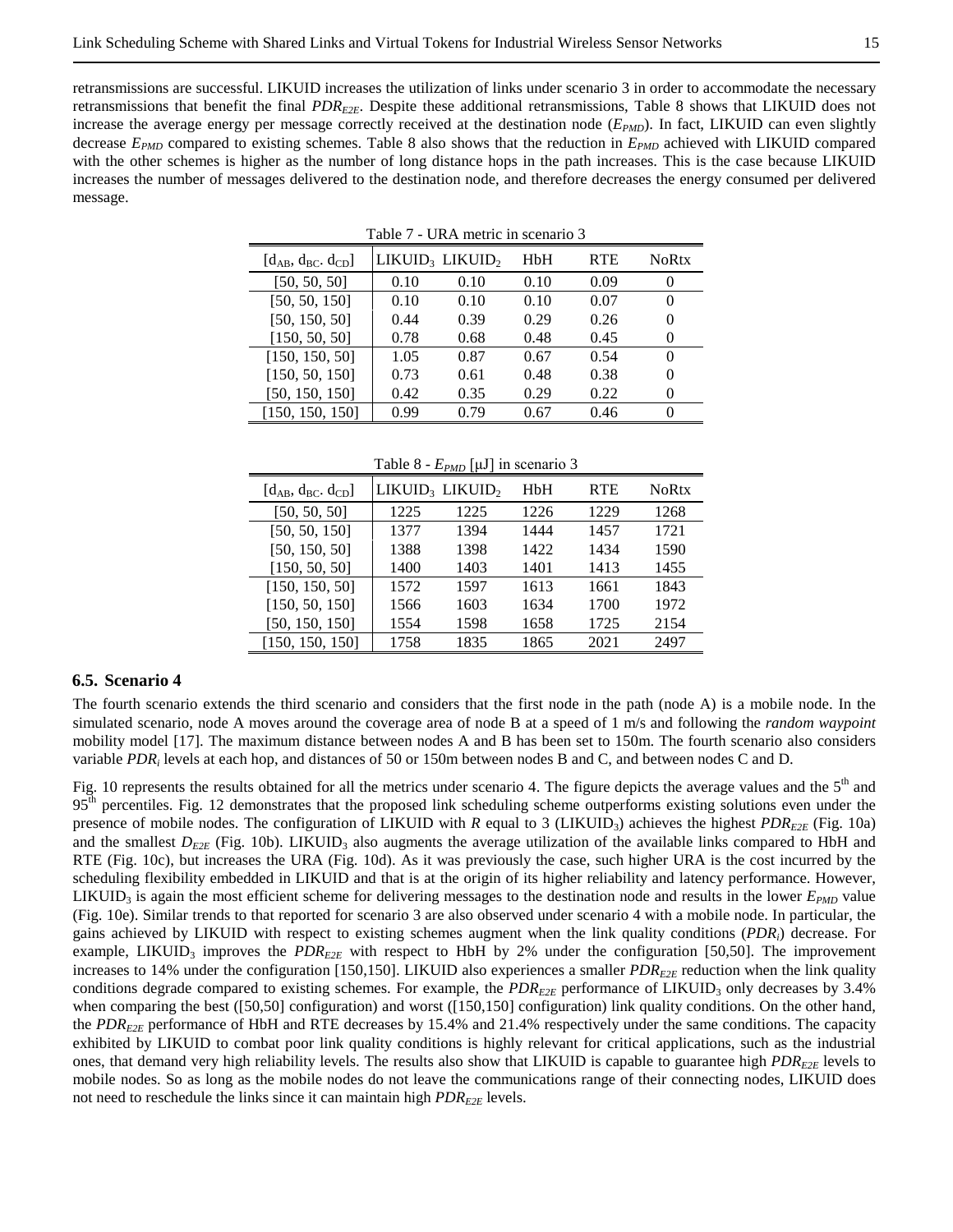

Fig. 10. Results (average, 5th and 95th percentiles) obtained under scenario 4.

# <span id="page-15-1"></span><span id="page-15-0"></span>**7. Conclusions**

This paper has presented and evaluated a novel link scheduling scheme for industrial wireless sensor networks with strict reliability and latency requirements. The proposed scheme proposes the use of shared links between nodes that are part of a given path or multi-hop route. The messages transmitted over the route act as a virtual token to identify which node should utilize the shared links at each point in time. The use of shared links and virtual tokens allows for a more flexible use of the available links that can take into account the link quality conditions and the need for retransmissions. The proposed link scheduling scheme is here applied to IWSNs, but it is important emphasizing that it can be used in other centralized TDMA-based multi-hop wireless networks.

The proposed link scheduling scheme has been thoroughly evaluated and its performance has been compared against existing schemes. To this aim, this paper has presented analytical expressions of the reliability ( $PDR_{E2E}$ ) and latency ( $D_{E2E}$ ) performance that can be used for a first performance estimate. The evaluation has been extended using numerical evaluations and simulations under different scenarios and operating conditions. The obtained results clearly demonstrate that the proposed link scheduling scheme significantly improves the reliability and end-to-end delay of the existing schemes when utilizing the same total number of links assigned to a path or multi-hop route. This trend has been shown to be independent of the number of hops in the route, the link quality conditions per hop, and the presence of mobile nodes in the route. The proposed scheme also efficiently utilizes the available resources. In particular, it increases the utilization of the assigned links and reduces the energy consumed per message correctly delivered to the destination node. All these benefits are obtained at the cost of increasing the number of blocked links and the time a node is unnecessarily in reception mode in case it should receive a message. These drawbacks can be deemed relatively minor considering the reliability and latency gains achieved with the proposed link scheduling scheme. In any case, they can be reduced by decreasing the number of shared links used for retransmissions (*R*). Decreasing *R* also reduces the total number of links assigned for a given path or multi-hop route, but it has also an impact on the reliability. The study has also shown that it is possible to maintain the reliability levels offered by existing schemes such as HbH or RTE while reducing the total number of links assigned to a route (e.g. with LIKUID<sub>1</sub>). In this case, the proposed scheme can free valuable resources that can be used for other functions in the network. The proposed link scheduling scheme is then a valuable solution to improve the reliability and latency in industrial wireless sensor networks with strict application requirements, and to efficiently utilize the available resources (i.e. links or bandwidth and energy).

#### **Acknowledgment**

This work was supported in part by the Spanish Ministry of Economy and Competitiveness and FEDER funds under the project TEC2014-57146-R, and by the Local Government of Valencia with reference ACIF/2013/060.